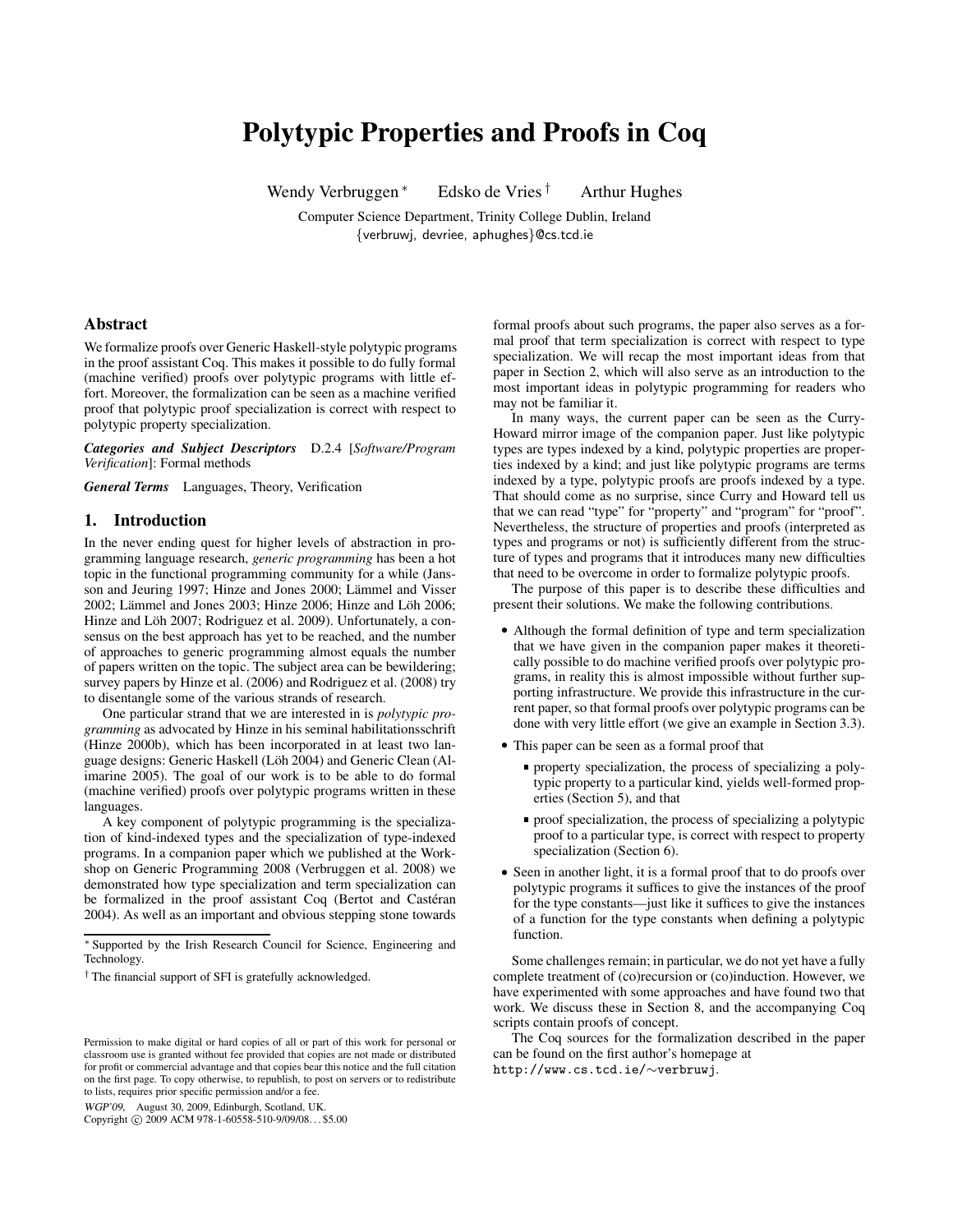# **2. Polytypic Functions and their types**

This section serves both as an introduction to polytypic programming and as a recap of the companion paper. We will introduce the polytypic (type-indexed) map function, along with its polytypic (kind-indexed) type Map. We will demonstrate how Map can be specialized to specific kinds and how map can be specialized to specific types. We will use the polytypic map function as our running example throughout the paper, and we will see in later sections how to prove the usual functor laws for map, polytypically. For reasons of space, we will have to be brief in this section. For more details, we refer the reader to (Verbruggen et al. 2008) or (Hinze 2000b).

### **2.1 Type specialization**

The type of a polytypic function is a (type-level) function which, given  $np$  arguments, constructs a type of kind  $\star$ :

```
Record PolyType (np:nat) : Type := polyType {
typeKindStar : nary_fn np Set Set
}.
```
The Coq Record keyword introduces a (dependent) record of named fields. PolyType has one parameter (np) and one field (typeKindStar) of type nary fn np Set Set (Set is the Coq equivalent of kind  $\star$ ). A term nary fn n A B denotes the type

$$
\underbrace{A \to \ldots \to A}_{n} \to B
$$

We will refer to np as the number of type arguments to the polytypic function. We can define the type Map of the polytypic map function as a polytypic function of two type arguments:

```
Definition Map : PolyType 2 :=
 polyType 2 (fun A B \Rightarrow A \rightarrow B).
```
Type specialization is a two-phase process. First we define the kindindexed type by induction on the kind  $k$ . For some polytypic type Pt we can informally define this as:

$$
\begin{aligned} \n\text{Pt}\langle k \rangle: k &\rightarrow \cdots \rightarrow k \rightarrow \star \\ \n\text{Pt}\langle \star \rangle \ T_1 \ldots T_{np} &= (\text{user defined}) \\ \n\text{Pt}\langle k_1 \rightarrow k_2 \rangle \ T_1 \ldots T_{np} &= \forall A_1 \ldots A_{np} \\ \n\text{Pt}\langle k_1 \rangle \ A_1 \ldots A_{np} &\rightarrow \text{Pt}\langle k_2 \rangle \ (T_1 \ A_1) \ldots (T_{np} \ A_{np}) \n\end{aligned}
$$

 $Pt\langle k \rangle$  is a type-level function in np arguments; we construct these arguments in the second step. The specialization of a polytypic function pfn of type Pt to a type  $T$  has type

$$
\texttt{pfn}\langle T:k\rangle:\texttt{Pt}\langle k\rangle\left(\lfloor T\rfloor_1,\ldots,\lfloor T\rfloor_{np}\right)
$$

where  $|T|_i$  is the type T where each free variable A is replaced by  $A_i$ . Of course, such naming conventions are not tenable in a formal development. The companion paper explain this in detail; suffice to say here that decoding  $|T|_i$  with  $1 \leq i \leq np$  is defined with respect to an environment ets of the form

```
((A_1, B_1, \ldots), (A_2, B_2, \ldots), \ldots, (A_{np}, B_{np}, \ldots))
```
where each subtuple  $(A_i, B_i, \ldots)$  contains a Coq datatype for each free variable in T. Then to decode  $[T]_i$  we choose the *i*th subtuple from *ets* and decode  $T$  using that mapping<sup>1</sup>.

The Coq formalization of type specialization takes the form

$$
\begin{array}{ll}\texttt{specType}: \forall \ (\texttt{np}:\texttt{nat}) \ (\texttt{k:kind}), \\ \texttt{closed_type k} \rightarrow \texttt{PolyType np} \rightarrow \texttt{Set}\end{array}
$$

That is, given a closed type of kind  $k$  (Section 2.3) and the definition of a polytypic type, we create a "real" Coq type of kind Set (which can be read as  $\star$ ). As an example, the type Map of map specialized to  $T_{example} = \Lambda A B C$ .  $A + B \times C$  is

$$
\forall \text{ (A1 A2 : Set)}, \text{ (A1 } \rightarrow \text{ A2}) \rightarrow
$$
  

$$
\forall \text{ (B1 B2 : Set)}, \text{ (B1 } \rightarrow \text{ B2}) \rightarrow
$$
  

$$
\forall \text{ (C1 C2 : Set)}, \text{ (C1 } \rightarrow \text{ C2}) \rightarrow
$$
  

$$
\text{A1 + B1} \times \text{C1} \rightarrow \text{A2 + B2} \times \text{ C2}
$$

#### **2.2 Term specialization**

A polytypic function is fully specified by giving its polytypic type and the cases for all constants. The terms for all other types can be inferred. Informally, term specialization of a polytypic function pfn of type Pt to a type  $T : k$  can be defined as:

$$
\begin{aligned}\n\mathbf{pfn}\langle T:k\rangle: \mathsf{Pt}\langle k\rangle \left( [T]_1, \ldots, [T]_{np} \right) \\
\mathbf{pfn}\langle C:k_C \rangle &= (user \, defined) \\
\mathbf{pfn}\langle A:k_A \rangle &= f_A \\
\mathbf{pfn}\langle AA \cdot T:k_1 \to k_2 \rangle &= \lambda A_1 \ldots A_{np} \cdot \lambda f_A \cdot \mathbf{pfn}\langle T:k_2 \rangle \\
\mathbf{pfn}\langle T \, U:k_2 \rangle &= \\
(\mathbf{pfn}\langle T:k_1 \to k_2 \rangle) \left( [U]_1, \ldots, [U]_{np} \right) (\mathbf{pfn}\langle U:k_1 \rangle)\n\end{aligned}
$$

For each free variable  $A$  in  $T$  this definition assumes the existence of a function  $f_A$  which defines what to do with terms of type A. Again, such naming conventions cannot be used in a formal development, and we will make use of an environment ef of the form  $(f_1, \ldots, f_{nv})$  which contains functions for each of the nv free variables in  $T$ . In Coq, we define a polytypic function as

```
Record PolyFn (np:nat) : Type := polyFn {
ptype : PolyType np ;
punit : specType tunit ptype ;
pint : specType tint ptype ;
pprod : specType tprod ptype ;
psum : specType tsum ptype
}.
```
For the specific case where ptype is Map, this simplifies to

```
punit : unit \rightarrow unit
pint : Z \rightarrow Zpprod : \forall (A B:Set), (A \rightarrow B) \rightarrow\forall (C D:Set), (C \rightarrow D) \rightarrowA \times C \rightarrow B \times Dpsum : \forall (A B:Set), (A \rightarrow B) \rightarrow\forall (C D:Set), (C \rightarrow D) \rightarrowA + C \rightarrow B + D
```
We can now define the polytypic map function as

```
Definition map : PolyFn 2 := polyFn Map
 (fun (u:unit) \Rightarrow u)
 (fun (z:Z) \Rightarrow z)(fun (A B:Set) (f:A \rightarrow B)
        (C D:Set) (g:C \rightarrow D) (x:A \times C) \Rightarrowlet (a, c) := x \text{ in } (f a, g c)(fun (A \ B:Set) (f:A \rightarrow B)(C D:Set) (g:C \rightarrow D) (x:A + C) \Rightarrowmatch x with
  | inl a \Rightarrow inl D (f a)
  | inr c \Rightarrow inr B (g c)
  end).
```
<sup>&</sup>lt;sup>1</sup> The structure of  $ets$  has changed slightly since the previous paper, where it was represented as  $((A_1, A_2, \ldots, A_{np}), (B_1, B_2, \ldots, B_{np}), \ldots)$ . The new structure makes extracting the correct tuple from the environment straight-forward, but it complicates extending the environment somewhat; however, extraction occurs much more frequently than extension.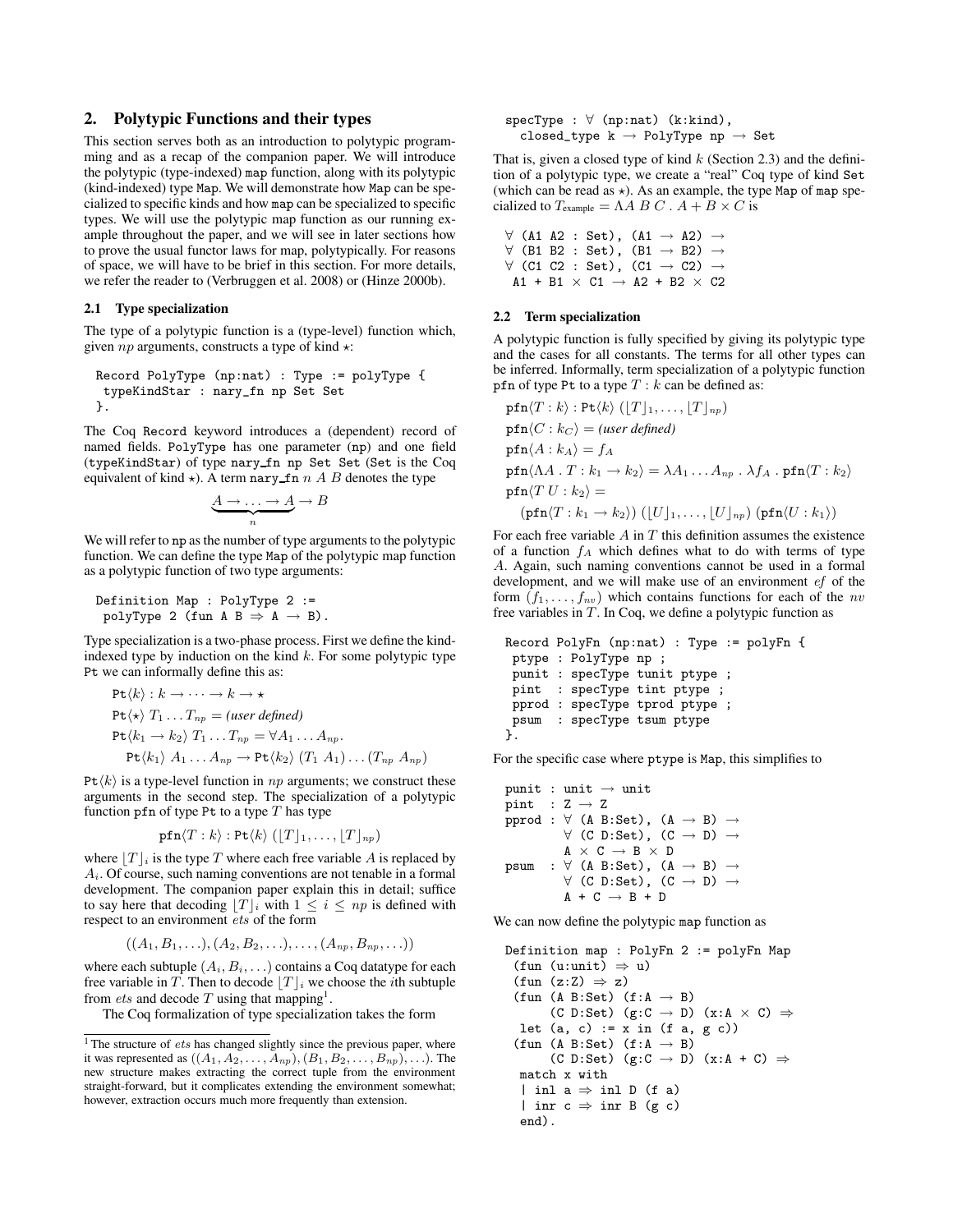This is virtually identical (modulo syntactic differences) to the definition we would provide in Generic Haskell or Generic Clean. Formally, term specialization takes the form

specTerm : ∀ (np:nat) (k:kind) (t:closed\_type k) (pf:PolyFn np), specType t (ptype pf)

Since specTerm returns a term of the type computed by specType, the definition of specTerm is a formal proof that term specialization returns terms of the required type. Specializing map to  $T_{\text{example}}$ (above) yields

```
fun (A1 A2 : Set) (f : A1 \rightarrow A2)
     (B1 B2 : Set) (g : B1 \rightarrow B2)
     (C1 C2 : Set) (h : C1 \rightarrow C2)(x : A1 + B1 \times C1) \Rightarrowmatch x with
  | inl x1 \Rightarrow inl (f x1)
  | inr xr \Rightarrow let (xr1, xr2) := xr in
                  inr (g xr1, h xr2)
  end
```
#### **2.3 The generic view**

A generic view is a set of *codes* that represent the datatypes that can be used as a target for specialization of polytypic functions. Since the result of term specialization should be a function on the "real" Coq datatype, we have to define a mapping from codes in the generic view to ordinary Coq types. Such a mapping is known as a *decoder*.<sup>2</sup> The definition of the generic view and the types of the decoders are listed in Figure 1.

In our definition of the generic view we do not define a datatype that encodes the *grammar* of types, but rather encode kinding derivations to make sure that only well-kinded types can be represented.<sup>3</sup> An element

 $T:$ type nv ek  $k$ 

is a type of kind  $k$  with at most nv free variables, whose kinds are defined in the kind environment ek. This corresponds to a kinding derivation

$$
ek \vdash T : k
$$

The type of the environment  $ek$  is envk nv, which is an nv-tuple of kinds.

The definition of the decoder for kinds is straight-forward, choosing Set as the decoding of kind  $\star$ . However, for reasons explained in the companion paper, this will require Set to be impredicative.

The implementation of the decoder is slightly involved, and we refer the reader to the companion paper for details. Its type can be read as: given a type of kind  $k$  with  $nv$  free variables, where the kinds of the free variables are given by ek, we can construct a Coq type of kind  $k$  when given the Coq types of the appropriate kinds for each of the free variables.

# **3. Polytypic Properties and Proofs**

The functor laws for map state that map must preserve identity and composition. The most familiar instance of these laws for functional programmers is the instance for lists, which is usually stated as

$$
map id = id
$$
  

$$
map (f \circ g) = map f \circ map g
$$

However, it is far from evident how to state these properties for an arbitrary datatype  $T$  of arbitrary kind  $k$ ; much less how to prove them.<sup>4</sup> Fortunately, it turns out that we can state and prove such properties in much the same way as we state the types of polytypic functions and give their implementations. In this section, we will first give a high level description of how polytypic properties can be stated, and then discuss how this can be formalized in Coq. Section 3.3 describes polytypic proofs and finally, Section 3.4 discusses some arguably simpler ways we considered for formalizing polytypic properties, and why none of them were appropriate.

#### **3.1 Stating polytypic properties**

To specify a polytypic property we have to give the types of the functions that the property ranges over and the property itself. Take the example that map preserves identity. This property ranges over functions of type Map; since Map is kind-indexed, it follows that the property itself is kind-indexed:

$$
\text{Id}\langle k\rangle T:\text{Map}\langle k\rangle T T\to \text{Prop}
$$

In the case for kind  $\star$  the type Map $\langle \star \rangle$  T T specializes to the function type  $T \rightarrow T$ , and the corresponding definition of the property is:

$$
Id \langle \star \rangle T : (T \to T) \to \text{Prop}
$$

$$
Id \langle \star \rangle T = \lambda f : T \to T \cdot \forall x : T \cdot f x = x
$$

To prove that this property (for kind  $\star$ ) holds for the polytypic map function specialized to a type  $T$ , we must prove that the property holds for  $f = \text{map}(T)$ , i.e.

$$
\forall x : T \,.\, \mathrm{map} \langle T \rangle\ x = x
$$

In other words: in the case for kind  $\star$  we have to prove that map $\langle T \rangle$ is *itself* the identity function.

From the definition of the type of the property and the case for kind  $\star$ , we can derive the property for other kinds. For example, the instance for kind  $\star \rightarrow \star$  will be:

$$
Id\langle \star \to \star \rangle T :
$$
  
\n
$$
(\forall A_1 \ A_2 : \star \ . \ (A_1 \to A_2) \to T \ A_1 \to T \ A_2) \to \text{Prop}
$$
  
\n
$$
Id\langle \star \to \star \rangle T =
$$
  
\n
$$
\lambda(f : \forall A_1 \ A_2 : \star \ . \ (A_1 \to A_2) \to T \ A_1 \to T \ A_2) .
$$
  
\n
$$
\forall A : \star \ . \ Id\langle \star \rangle \ A \to Id\langle \star \rangle \ (T \ A)
$$
  
\n
$$
\equiv \lambda f \ . \ \forall A : \star \ . \ \lambda g : A \to A \ . \ (\forall y : A \ . \ g \ y = y) \to
$$
  
\n
$$
\forall x : T \ A \ . \ f \ A \ A \ g \ x = x
$$

Instantiating f by  $\text{map}\langle T \rangle$  gives the property familiar from lists:

$$
Id\langle \star \to \star \rangle T \operatorname{map}\langle T \rangle =
$$
  

$$
\forall A : \star \cdot \lambda g : A \to A \cdot (\forall y : A \cdot g y = y) \to
$$
  

$$
\forall x : T \; A \cdot \operatorname{map}\langle T \rangle \; A \; A \; g \; x = x
$$

Given a type  $A : \star$  and a function  $q : A \to A$  such that q is the identity function on A, we must show that the property holds for

<sup>2</sup> The requirement for a decoder places restrictions on the universe that we can consider; we will come back to this point in Section 8.

<sup>3</sup> We use De Bruijn indices to represent variables (de Bruijn 1972). The indices in a type of  $nv$  free variables are of type index  $nv$ , which guarantees that no indices can be out of bounds. This is a minor deviation from the definition in the companion paper, where we use a different, but isomorphic, type Fin  $n$ . The only difference is that Fin is defined inductively, whereas index is defined recursively on  $n$ ; this makes some Coq proofs easier.

 $4$ As is well-known from category theory, for an arbitrary type  $T$  of fixed first-order kind  $\star \rightarrow \star$  we can state these laws easily, but this does not scale to arbitrary kinds of arbitrary order.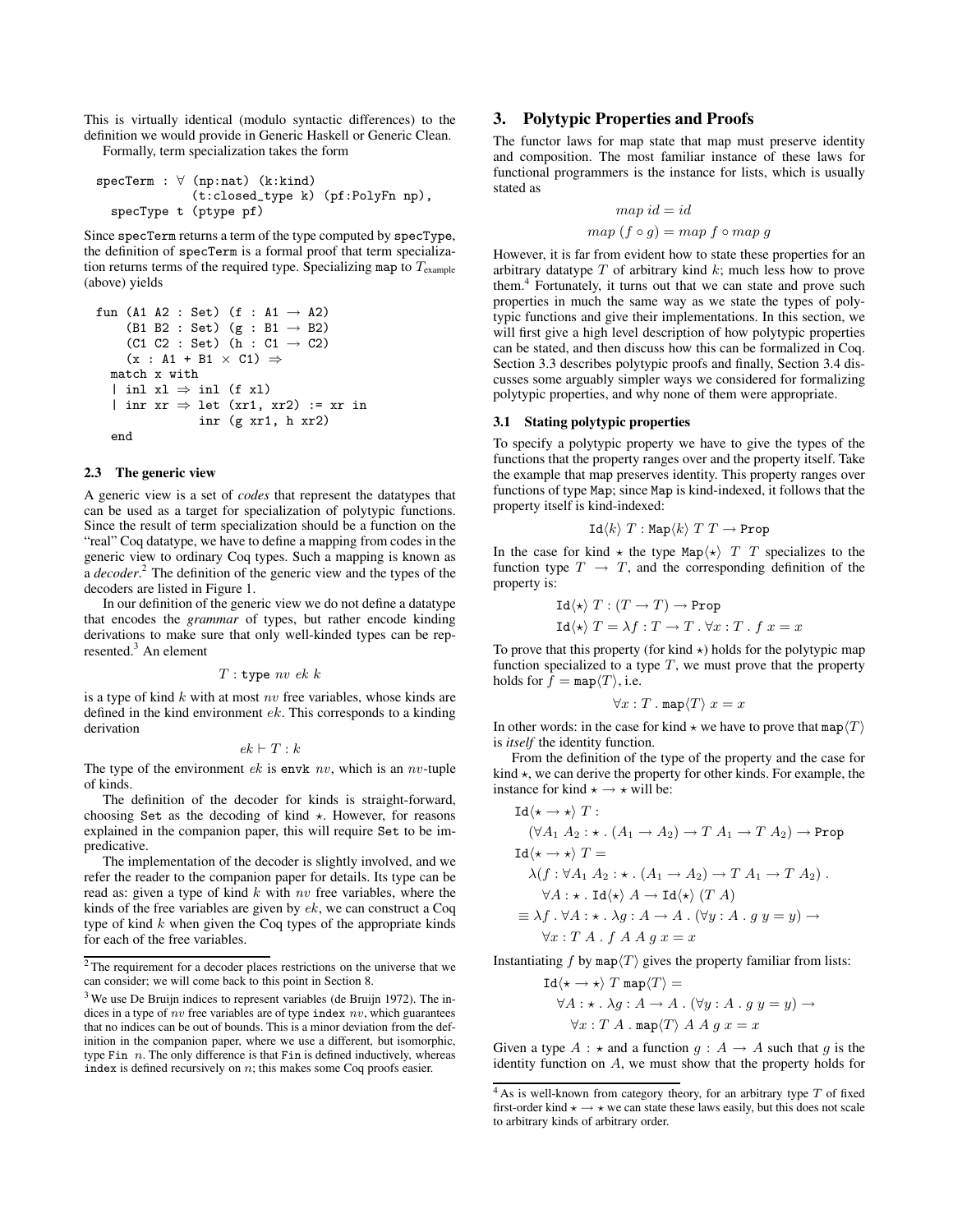```
(∗ Codes for kinds ∗)
Inductive kind : Set :=
  | star : kind
  | karr : kind \rightarrow kind \rightarrow kind.
(∗ Grammar for type constants ∗)
Inductive type_constant : kind \rightarrow Set :=
  | tc_unit : type_constant star
  | tc_int : type_constant star
  | tc_prod : type_constant (karr star (karr star star))
  | tc_sum : type_constant (karr star (karr star star)).
(∗ Codes for types ∗)
Inductive type : \forall (nv:nat), envk nv \rightarrow kind \rightarrow Set :=
  | tconst : ∀ (nv:nat) (ek:envk nv) (k:kind), type_constant k → type nv ek k
  | tvar : ∀ (nv:nat) (ek:envk nv) (i:index nv), type nv ek (getS i ek)
  | tapp : ∀ (nv:nat) (ek:envk nv) (k1 k2:kind),
                       type nv ek (karr k1 k2) \rightarrow type nv ek k1 \rightarrow type nv ek k2
  | tlam : ∀ (nv:nat) (ek:envk nv) (k1 k2:kind),
                       type (S nv) (k1, ek) k2 \rightarrow type nv ek (karr k1 k2).
(∗ Syntactic sugar for types with no free variables ∗)
Definition closed_type (k:kind) : Set := type 0 tt k.
(∗ Syntactic sugar for type constants ∗)
Definition tunit := tconst 0 tt tc_unit.
Definition tint := tconst 0 tt tc_int.
Definition tprod := tconst 0 tt tc_prod.
Definition tsum := tconst 0 tt tc_sum
(∗ Decoders ∗)
deck : kind \rightarrow TypedecT : \forall (nv:nat) (k:kind) (ek:envk nv), type nv ek k \rightarrow envt nv ek \rightarrow decK k
```
**Figure 1.** Recap: Generic View and Decoders

map $\langle T \rangle$  A A g. Rephrased, we have to prove that given an identity function g, map $\langle T : \star \to \star \rangle$  g is also an identity function.

The property that map preserves composition is more complicated: composition ranges over *three* functions of type Map, each instantiated at a different type:

$$
\texttt{Comp}\langle k\rangle\ T_1\ T_2\ T_3:
$$

$$
\mathrm{Map}\langle k \rangle T_2 T_3 \times \mathrm{Map}\langle k \rangle T_1 T_2 \times \mathrm{Map}\langle k \rangle T_1 T_3 \to \mathrm{Prop}
$$

In the case for kind  $\star$  the type Map $\langle \star \rangle$   $T_1$   $T_2$  specializes to the function type  $T_1 \rightarrow T_2$ , and the property is defined as:

$$
\texttt{Comp}\langle \star \rangle T_1 T_2 T_3:
$$

$$
(T_2 \to T_3) \times (T_1 \to T_2) \times (T_1 \to T_3) \to \text{Prop}
$$

Comp
$$
\langle \star \rangle
$$
  $T_1$   $T_2$   $T_3$  :  $\lambda(f_1, f_2, f_3)$ .  $\forall x$  :  $T_1$  .  $f_1$   $(f_2 x) = f_3 x$ 

As before, the definition of the property for other kinds can now be derived. For example, the instance for kind  $\star \rightarrow \star$  is:

Comp
$$
\langle \star \to \star \rangle
$$
  $T_1$   $T_2$   $T_3$  : Map $\langle \star \to \star \rangle$   $T_2$   $T_3 \times$  Map $\langle \star \to \star \rangle$   $T_1$   $T_2 \times \text{Map}\langle \star \to \star \rangle$   $T_1$   $T_3 \to \text{Prop}$  Comp $\langle \star \to \star \rangle$   $T_1$   $T_2$   $T_3 = \lambda(f_1, f_2, f_3) \cdot \forall A_1 \ A_2 \ A_3 : \star$ . Comp $\langle \star \rangle$   $A_1$   $A_2$   $A_3 \to \text{Comp}\langle \star \rangle$   $(T_1 \ A_1)$   $(T_2 \ A_2)$   $(T_3 \ A_3)$   $\equiv \lambda(f_1, f_2, f_3) \cdot \forall A_1 \ A_2 \ A_3 : \star \cdot \lambda(g_1, g_2, g_3)$ .  $(\forall y : A_1 \cdot g_1 \ (g_2 \ y) = g_3 \ y) \to$   $\forall x : T_1$   $A_1$   $A_1$   $A_2$   $A_3$   $g_1$   $(f_2 \ A_1 \ A_2 \ g_2 \ x) = f_3$   $A_1$   $A_3$   $g_3$   $x$ 

The property for map will then be

$$
\begin{aligned} \text{Comp}\langle\star\to\star\rangle\ T\ T\ T\ (\text{map}\langle T\rangle,\text{map}\langle T\rangle,\text{map}\langle T\rangle) &= \\ \forall A_1\ A_2\ A_3: \star\ .\ \lambda(g_1,g_2,g_3) \ .\\ (\forall y:A_1\ .\ g_1\ (g_2\ y)=g_3\ y) &\rightarrow \\ \forall x: (T\ A_1)\ .\ \text{map}\langle T\rangle\ A_2\ A_3\ g_1\ (\text{map}\langle T\rangle\ A_1\ A_2\ g_2\ x) \\ &=\text{map}\langle T\rangle\ A_1\ A_3\ g_3\ x \end{aligned}
$$

This is a generalization of the usual property, which we can obtain by instantiating  $g_3$  by  $g_1 \circ g_2$ .

### **3.2 Polytypic properties, formally**

We define a polytypic property using the following record type:

```
Record PolyProp (nt nx np:nat) (Pt:PolyType np):=
 polyProp {
  idxs : tupleT (tupleT (index nt) np) nx;
  propKindStar : ∀ (types:tupleT (decK star) nt),
   gtupleTS (kit star Pt)
    (reindex_tuple idxs types) \rightarrow Prop
  }.
```
The record contains two fields: the first (idxs, described in more detail below) gives information about the type of the property, and the second (propKindStar) gives the property for kind  $\star$ .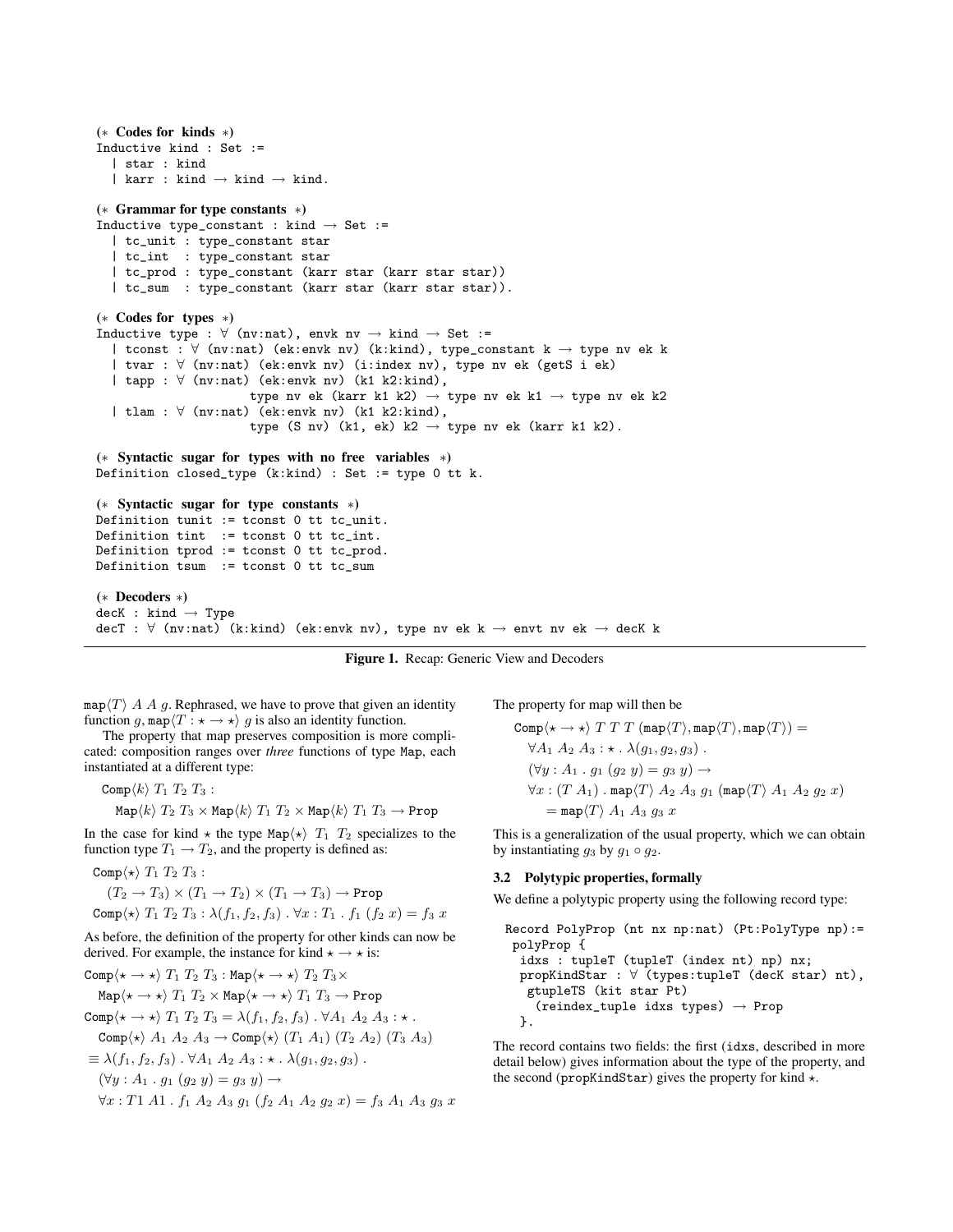The record is dependent on four arguments:<sup>5</sup>

| The record is dependent on four arguments: |                                                |         |         |
|--------------------------------------------|------------------------------------------------|---------|---------|
|                                            |                                                |         | Id Comp |
| nt                                         | number of type arguments of the property       |         |         |
| nx                                         | number of function arguments of the property   |         |         |
| np                                         | number of type arguments of the polytypic type |         |         |
| Pt                                         | polytypic type the property ranges over        | Map Map |         |

Given nt type arguments  $T_1 \ldots T_{nt}$ , the type of a polytypic property indexed by a kind  $k$  generally looks like<sup>6</sup>

$$
\mathrm{Pt}\langle k\rangle\ (\underbrace{T_1,\ldots,T_{nt}}_{\sim\sim\sim\sim\sim\sim\sim\sim} )_1\times\cdots\times\mathrm{Pt}\langle k\rangle\ (\underbrace{T_1,\ldots,T_{nt}}_{\sim\sim\sim\sim\sim\sim\sim\sim\sim\sim\sim} )_n\rightarrow\mathrm{Prop}
$$

where  $(T_1, \ldots, T_{nt})$  picks the correct  $np$  type arguments for each

occurrence of Pt from the tuple  $(T_1, \ldots, T_{nt})$ ; e.g., for the case of preservation of composition for map, we have that  $(T_1, T_2, T_3)$  =

 $(T_2, T_3), (T_1, T_2, T_3)$  =  $(T_1, T_2)$  and  $(T_1, T_2, T_3)$  =  $(T_1, T_3)$ ; compare to the type of Comp, above. This mapping is given by idxs

in the description of the polytypic property.

The property for kind  $\star$  is given by propKindStar, given the same tuple  $(T_1, \ldots, T_{nt})$  and a tuple

$$
(g_1: \mathtt{Pt}\langle \star \rangle \left( T_1, \ldots, T_{nt} \right), \ldots, g_{nx}: \mathtt{Pt}\langle \star \rangle \left( T_1, \ldots, T_{nt} \right),
$$

Since every element in this second tuple has a different type, the type of the entire tuple is described as a generalized tuple.<sup>7</sup> A generalized tuple gtupleTS  $f(x_1, \ldots, x_n)$  is a tuple of type  $(f x_1 \times \cdots \times f x_n)$ . In this case, the function f that we apply is kit star Pt, which is the Coq equivalent of Pt $\langle \star \rangle$ ; and the tuple  $(x_1, \ldots, x_n)$  that we supply is the tuple of tuples of types  $((T_1, \ldots, T_{nt}), \ldots, (T_1, \ldots, T_{nt})$ , which is created by

# reindex tuple.

Hopefully two examples will go a long way towards clarifying these definitions. The property that map preserves identity can be stated using our library in Coq  $as^8$ 

```
Definition Id : PolyProp 1 1 Map :=
  polyProp 1 1 Map
     ((1, 1))(fun T f \Rightarrow \forall x : T, f x = x).
```
Note that we only provide three arguments to PolyProp: nt, nx and Pt, the argument np is implicit in the type of Map : PolyType np and can therefore be omitted. Similarly, the property that map preserves composition can be stated as

```
Definition Comp : PolyProp 3 3 Map :=
  polyProp 3 3 Map
    ((2, 3), (1, 2), (1, 3))(fun (T1, T2, T3) (f1, f2, f3) ⇒
      \forall x : T1, f1 (f2 x) = f3 x.
```
# **3.3 Polytypic Proofs**

When we define a polytypic (that is, type-indexed) function, it suffices to give the implementation for the type constants; all other cases can be derived. Likewise, in a polytypic proof it suffices to prove the property for the type constants. Indeed, our development in this paper can be regarded as a formal proof that this is indeed sufficient.

The definition of a polytypic proof mirrors the definition of a polytypic function (Section 2.2):

```
Record PolyProof (nt nx np:nat) (pf:PolyFn np) :=
polyProof {
  prop : PolyProp nt nx (ptype pf) ;
 prfUnit : specProp tunit prop
             (cst_closed tunit pf (idxs prop)) ;
 prfInt : specProp tint prop
             (cst_closed tint pf (idxs prop)) ;
  prfProd : specProp tprod prop
             (cst_closed tprod pf (idxs prop)) ;
 prfSum : specProp tsum prop
             (cst_closed tsum pf (idxs prop))
}
```
(where cst closed generates the tuple of polytypic functions for which we want to prove the property prop, instantiated at the correct types). That is, we specify the property prop and the proofs for the type constants tunit, tint, tprod and tsum. Here is an example: the proof that map preserves composition.

```
Lemma map_Comp : PolyProof 3 3 map.
Proof.
  apply (polyProof map Comp);
  compute; auto; intros.
  destruct x ; rewrite H ; rewrite H0 ; auto.
  destruct x ; [rewrite H | rewrite H0] ; auto.
Defined.
```
Same as for PolyProp, the argument np to PolyProof is implicit in the type of map and can therefore be omitted. The details of the proof will be obscure to people not familiar with Coq, but they do not matter for our current purposes. Suffice to say that the proof is easy; the cases for unit and int are solved automatically (by the auto tactic), and the other cases follow straightforwardly from the appropriate assumptions about the components of the pair or the value in the sum respectively. It is probably possible to write a Coq tactic (proof search algorithm) to prove many of these polytypic proofs fully automatically, but we have left this to future work.

To anticipate the development of proof specialization in Section 6, we can now prove that map specialized to  $T_{\text{example}}$  preserves composition simply by applying proof specialization to the Lemma map Comp:

specProof  $T_{\text{example}}$  map\_Comp

#### **3.4 Alternative definitions**

To specify a property using our formalization, the user must specify the type of the property by means of the idxs tuple of tuples of indices, and the property for kind  $\star$ . The mechanism for specifying the type of the property may seem non-obvious. In this section, we give the rationale for choosing this approach; it can safely be skipped should the reader wish to.

In the definition of a polytypic type (PolyType, Section 2.1) we do not ask the user to specify the kind of the type. We do not need to, because we can construct it given  $np$ : it will always be

<sup>&</sup>lt;sup>5</sup> For the examples which we consider in this paper,  $nt = nx$ . However, there are examples in which this is not true; for instance, see the fusion law in (Hinze 2000b, Section 4.3.2, p. 102). This property and its proof can also be found in the Coq sources that accompany this paper.

<sup>6</sup> This limits the expressiveness of polytypic properties, as they can only refer to a single polytypic type. A generalization should not be difficult, but is left as future work.

 $<sup>7</sup>$  gtupleTS is a particular variety of a generalized tuple; details can be</sup> found in the Coq formalization but are not important here. We discuss generalized tuples in more detail in (Verbruggen et al. 2008, Section 3.2).

<sup>8</sup> We have taken some liberties with notation to keep things simple: we use natural numbers for indices, and assume that we can decompose tuples as part of a function definition. Such syntactic sugar can be added to the Coq library as well, but we have left this to future work for now.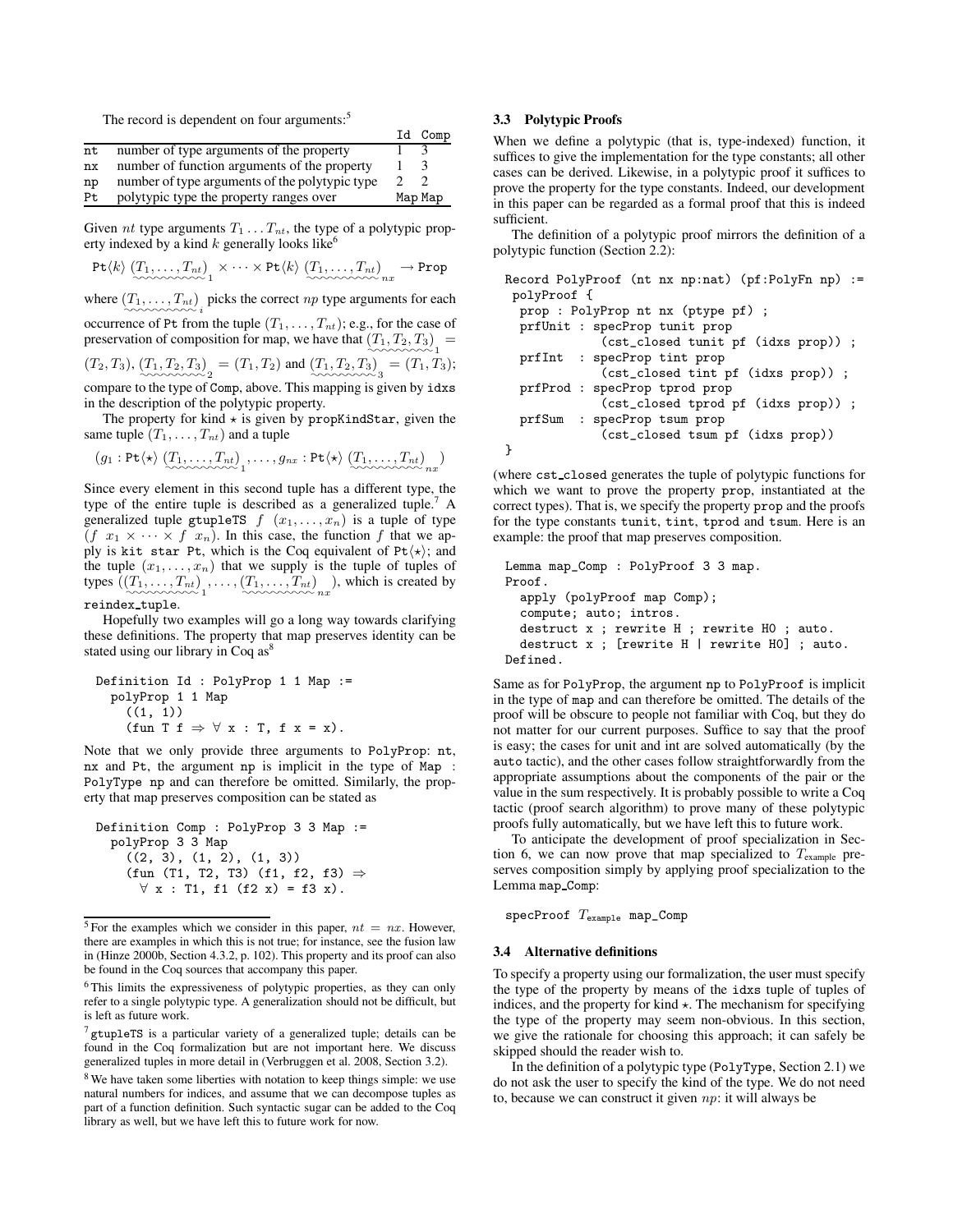$$
\underbrace{k \to k \to \cdots \to k}_{np} \to \star
$$

That is, given  $np$  type arguments of kind  $k$ , we construct a type of kind  $\star$ .

Unfortunately, the situation is not so simple for properties: as mentioned in Section 3.2, the type of a property looks like

$$
\mathtt{Pt}\langle k\rangle\ (T_1,\ldots,T_{nt})\ \times\cdots\times\mathtt{Pt}\langle k\rangle\ (T_1,\ldots,T_{nt})\ \longrightarrow\mathtt{Prop}
$$

where the problem is to find the mapping  $(T_1, \ldots, T_{nt})$ .

The most obvious solution might seem to simply ask the user to provide the complete type of the property, given the tuple  $(T_1, \ldots, T_{nt})$ . However, this is far too liberal: specialization relies on a particular shape of the type of the property (see Section 5). Intuitively, the more leeway we give to the user, the less we can assume about the type of the property and the more difficult it becomes to derive properties for kinds other than  $\star$ , much less automate the derivation of the corresponding proofs.

One possible alternative is to ask the user for a tuple of tuples of types, rather than the tuple of tuples of indices idxs:

```
fnTypeArgs : \forall k : kind, tupleT (decK k) nt \rightarrowtupleT (tupleT (decK k) np) nx
```
Temporarily denoting this function by  $\lbrack \cdot \rbrack$ , during the development of property specialization we need a lemma that says that

 $[[ (T_1, \ldots, T_n)]] [[ (A_1, \ldots, A_n)]] = [[ (T_1 \ A_1, \ldots, T_n \ A_n)]]$ 

In other words, fnTypeArgs should only "shuffle" its input arguments. Since this is not true for an arbitrary fnTypeArgs, we would have to require it as a separate lemma in the record. We felt it was simpler to ask for the indices and do the shuffling ourselves.

We attempted to avoid the problem altogether by leaving this shuffling to the case for kind  $\star$ . The type of the property would then become

$$
(\forall Ts: k^{np} \cdot \text{Pt}\langle k\rangle \ Ts) \times \cdots \times (\forall Ts: k^{np} \cdot \text{Pt}\langle k\rangle \ Ts) \rightarrow \text{Prop}
$$

where  $k^n$  is the tuple of n types of kind k. Again, this does not give us enough information for property specialization. In particular, when specializing the property for kind  $k_1 \rightarrow k_2$ , we need to construct the property for kind  $k_2$  given the property for kind  $k_1$ . As part of the property, we need to construct the function arguments to the property; if the function argument for kind  $k_1 \rightarrow k_2$  is f (e.g., map) and the function argument for kind  $k_1$  is x (e.g., the function that we are mapping across the data structure), then the function argument for kind  $k_2$  is  $f(x)$ . To be able to apply  $f(x)$  to  $x$  we need to find the right type parameters to instantiate  $f$ , and using this approach we do not have this information.

## **4. Reasoning about Equality**

One of the important technical difficulties in *term* specialization was to find the appropriate type conversions (such as weakening). *Proof* specialization reasons *about* specialized terms and consequently reasoning about conversions was one of the major technical difficulties in the formalization of proof specialization. In particular some of the definitions of term specialization had to be adapted to make this reasoning feasible. In this section, we explain some of these difficulties.

The standard definition of equality in Coq only allows to state equality between terms of the same type:

$$
\overline{(e:T)} = T (e:T)
$$
REFL

This definition is often too restrictive as it does not allow us to state, much less prove, that  $e_1 : T_1$  is equal to  $e_2 : T_2$  for two *provably* 

*equal* but not *syntactically equal* types  $T_1$  and  $T_2$ . Heterogeneous or *John Major* equality (McBride 2002) is a generalization of the standard equality relation which allows us to state equalities between terms of a different type, even though its only constructor still only allows us to prove equality between terms of the same type:

$$
\overline{(e:T) \simeq_{T,T} (e:T)} \quad \text{JM-REFL}
$$

To prove  $(e_1 : T_1) \simeq_{T_1,T_2} (e_2 : T_2)$  one first shows that  $T_1 = T_2$ , then that  $e_1 = e_2$ , at which point JM-REFL finishes the proof.

Unfortunately, given some property  $P : \forall A : \mathsf{Set}, A \rightarrow \mathsf{Prop}$ and  $e_1 \simeq_{T_1, T_2} e_2$ , proving  $P_{T_2}$   $e_2$  given  $P_{T_1}$   $e_1$  is not entirely straightforward: simply replacing  $e_1$  by  $e_2$  in  $P_{T_1}$   $e_1$  would yield the ill-typed term  $P_{T_1}$   $e_2$ . Instead, the proof usually looks like

$$
P_{T_1}e_1 \rightarrow P_{T_2}e_2
$$
  
\n{ generalize over the proof that  $e_1 \simeq_{T_1,T_2} e_2$ }  
\n
$$
\Leftarrow \forall (pf : e_1 \simeq_{T_1,T_2} e_2), P_{T_1}e_1 \rightarrow P_{T_2}e_2
$$
  
\n{ generalize over  $e_1$ }  
\n
$$
\Leftarrow \forall (x : T_1)(pf : x \simeq_{T_1,T_2} e_2), P_{T_1}x \rightarrow P_{T_2}e_2
$$
  
\n{ replace  $T_1$  by  $T_2$ }  
\n
$$
= \forall (x : T_2)(pf : x \simeq_{T_2,T_2} e_2), P_{T_2}x \rightarrow P_{T_2}e_2
$$

The final case is easily proven, as we can use  $pf$  to replace x by  $e_2$ (which now both have type  $T_2$ ).

Such a proof is not always as straight-forward, however. First, when the terms get large it is not always obvious which terms need to be generalized over and in which order. Second, suppose we have some dependent type  $D: T \to \mathbf{Set}$ , and we have a function  $f: \forall (t : T), D \ t \rightarrow T^f$ . Suppose also that we have two elements  $t_1, t_2$ : T and an element  $d_1$ : D  $t_1$  and  $d_2$ : D  $t_2$ , and that we know that  $d_1 \simeq_{D t_1, D t_2} d_2$  (but  $t_1 \neq t_2$ ). Now, it may be the case that  $f$  uses its first argument only to determine the type of the second argument (i.e., that f is parametric in its first argument), in which case we should be able to show that

$$
f t_1 d_1 = f t_2 d_2
$$

but this will not hold generally for arbitrary  $f$ . Depending on the structure of  $f$  (and its argument), this may or may not be difficult to prove.

In particular, one common function that we will use in the proofs is

$$
convert: \forall A B : \mathsf{Set}, A = B \rightarrow A \rightarrow B
$$

with associated lemma

LEMMA 1 (Convert Identity).

$$
\forall A \ B \ (x:A), A = B \rightarrow x \simeq_{A,B} \text{ convert } x
$$

However, even armed with this lemma proofs about heterogeneous equality are often difficult as convert  $x$  cannot simply be replaced by x (since this would yield ill-formed terms). For example, consider the case where  $f$  takes an additional argument  $i$ , which it uses to index the vector  $d_1$ . Then proving that

$$
f i t_1 d_1 = f i t_2 \text{ (convert } d_1\text{)}
$$

may be difficult: this proof needs to be proven as a property of  $f$ , but the occurrence of convert on the right hand side might make it near impossible to do a proof by induction. In such cases, it is often better to "push down" converts deeper into terms (so that every element of the vector is converted, rather than the entire vector).

Unfortunately, the term specialization of a polytypic function to a particular type contains many calls to convert. To consider one (simple) example, recall that our type universe type encodes kind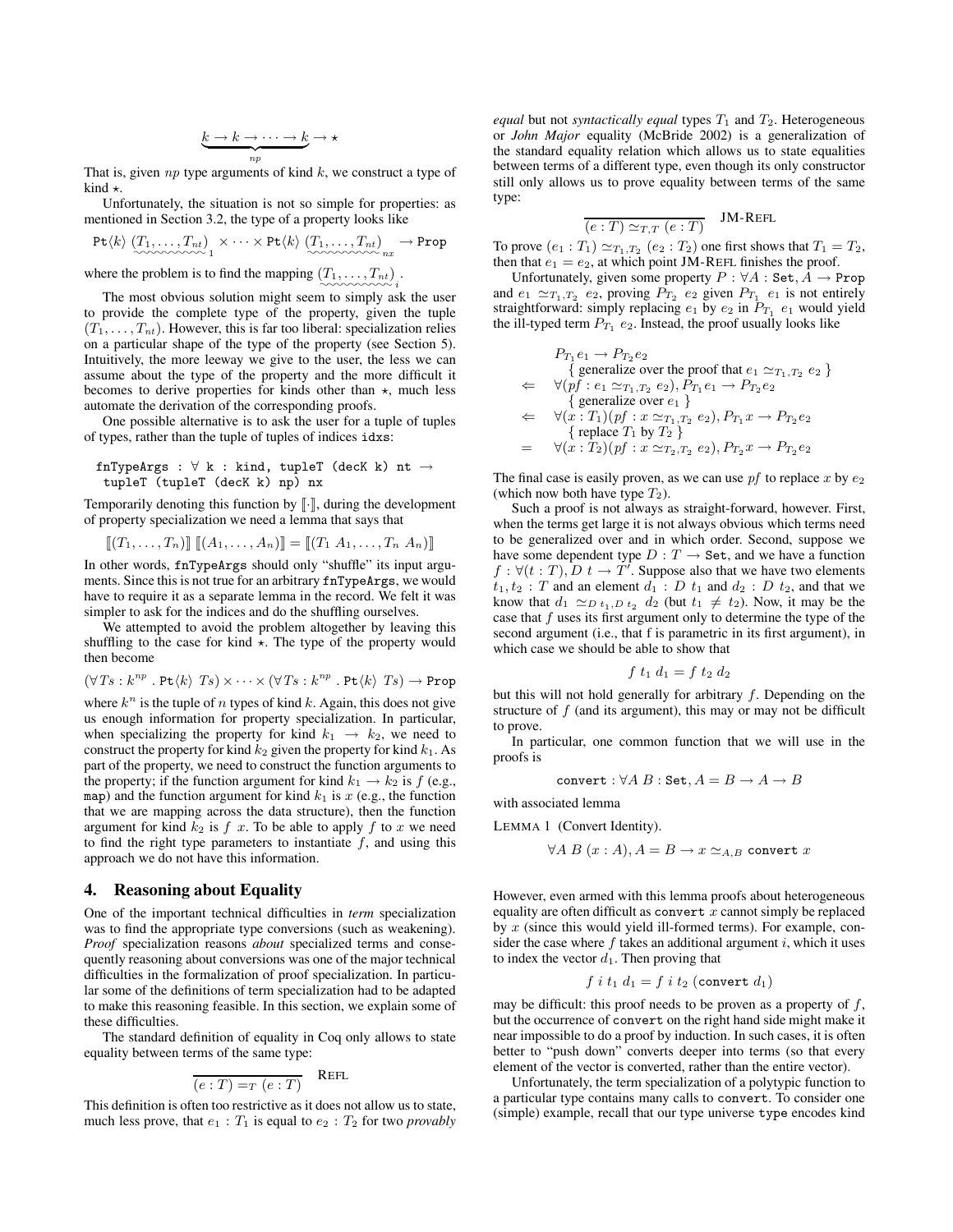derivations rather than the syntax of types. If  $C$  is a type constant of kind k, we have that  $Ø ⊢ C : k$ : since C does not have any free variables,  $C$  has kind  $k$  in the empty environment. However, we also have that  $\Gamma \vdash C : k$  for all environments  $\Gamma$ ; this is known as *weakening*.

When the user defines a polytypic function, they must give the definition of the function for each type constant  $C$ , which will have type Pt $\langle k \rangle$  ( $[\emptyset \vdash C : k]_1, \ldots, [\emptyset \vdash C : k]_n$ ). Term specialization however is defined over open types, that is, over kind derivations of the form  $\Gamma \vdash T : k$  for some type T and kind k.

This is important, because even though the user may only apply term specialization to closed types, term specialization is defined by induction on types; when it encounters an abstraction, it needs to introduce a new type assumption into the environment and the body of the lambda is no longer closed.<sup>9</sup> In the companion paper, we therefore proved that

LEMMA 2.

$$
\begin{aligned} \operatorname{Pt}\langle k\rangle([\emptyset \vdash C:k]_1,\ldots,[\emptyset \vdash C:k]_n) \\ &= \operatorname{Pt}\langle k\rangle([\Gamma \vdash C:k]_1,\ldots,[\Gamma \vdash C:k]_n). \end{aligned}
$$

We can prove this lemma by showing that both argument tuples are the same; since type constants contain no free variables, both tuples evaluate to  $(C^*, \ldots, C^*)$  where  $C^*$  is the Coq type that corresponds to  $C$  (the decoding of  $C$ ). The specialization of a polytypic function for a type constant is then the definition given by the user converted using the Lemma 2:

#### convert (Lemma 2) *(user definition)*

During proof specialization we have to prove a similar conversion: when we construct a proof of a property Pp for some polytypic function pfn, we have to show that

LEMMA 3.

$$
\mathsf{Pp}\langle k \rangle \left( \lfloor \emptyset + C : k \rfloor_0, \ldots \right) \left( \mathsf{pfn}\langle \emptyset + C : k \rangle, \ldots \right) = \mathsf{Pp}\langle k \rangle \left( \lfloor \Gamma + C : k \rfloor_0, \ldots \right) \left( \mathsf{pfn}\langle \Gamma + C : k \rangle, \ldots \right).
$$

To prove this lemma, we again show that the two argument tuples are the same. We already proved this for the first tuple; remains to show that the second argument tuples are identical. Since terms of the form  $\texttt{pfn}\langle\emptyset \vdash C : k \rangle$  have type Pt $\langle k \rangle$  ( $\lfloor \emptyset \vdash C : k \rfloor_1, \ldots, \lfloor \emptyset \vdash$  $C : k|_{np}$ ) but terms of the form pfn $\langle \Gamma \vdash C : \overline{k} \rangle$  have type Pt $\langle k \rangle$  ( $[\Gamma \vdash C : k]_1, \ldots, [\Gamma \vdash C : k]_{np}$ ), we will need to use heterogeneous equality:

LEMMA 4.

$$
\begin{aligned}\n\mathbf{pfn} \langle \emptyset \vdash C : k \rangle \\
\simeq_{\text{Pt}(k)} (\lfloor \emptyset \vdash C : k \rfloor_0, \dots), \text{Pt}(k) \ (\lfloor \Gamma \vdash C : k \rfloor_0, \dots) \\
\mathbf{pfn} \langle \Gamma \vdash C : k \rangle\n\end{aligned}
$$

The specialization of a polytypic function to a type constant simply returns the definition that was given by the programmer converted by Lemma 2. Hence, both sides of the equality reduce to

convert (Lemma 2 at ∅) *(user definition)*

 $\cong_{\mathsf{Pt}\langle k\rangle\;(\lfloor\emptyset\vdash C{:}k\rfloor_0,\ldots),\mathsf{Pt}\langle k\rangle\;(\lfloor\Gamma\vdash C{:}k\rfloor_0,\ldots)}$ convert (Lemma 2 at Γ) *(user definition)* which follows from Lemma 1. We can now prove Lemma 3 using the method that we sketched above: generalize over Lemma 4, rewrite with Lemma 2, and complete the proof.

Although this was a simple example, this kind of reasoning about heterogeneous equalities involving converts is very common throughout the proof.

## **5. Property Specialization**

Section 3.2 explains the general form of the type of a polytypic property. For a specific property, the user specifies the type of the property and gives the property for kind  $\star$ ; the case for kind  $k_1 \rightarrow k_2$  can then be derived. The informal definition of property specialization is very similar to that of type specialization (Section 2.1):

$$
Pp\langle k \rangle T_1 ... T_{nt} :
$$
\n
$$
Pt\langle k \rangle (T_1,...,T_{nt})_1 \times \cdots \times Pt\langle k \rangle (T_1,...,T_{nt})_n \rightarrow Prop
$$
\n
$$
Pp\langle \star \rangle T_1 ... T_{nt} = (user \, defined)
$$
\n
$$
Pp\langle k_1 \to k_2 \rangle T_1 ... T_{nt} =
$$
\n
$$
\lambda(f_1,...,f_{nx}) \cdot \forall A_1 ... A_{nt} : k_1 \cdot \forall (g_1,...,g_{nx}) .
$$
\n
$$
Pp\langle k_1 \rangle (A_1,...,A_{nt}) (g_1,...,g_{nx}) \rightarrow
$$
\n
$$
Pp\langle k_2 \rangle (T_1 A_1,...,T_{nt} A_{nt})
$$
\n
$$
(app\_fs (f_1,...,f_{nx}) (g_1,...,g_{nx}))
$$

The Coq formalization of this definition is given as kip (kindindexed property) in Figure 2.

When we compare this definition to the definition of type specialization (Section 2.1), we see that the only significant difference (other than its type) is that the kind-indexed property takes an extra tuple of function arguments  $(f_1, \ldots, f_n)$ . Consider the property that map preserves composition (Section 3.1). For lists, we can state this property as

$$
\forall g_1\ g_2\ g_3\ .\ (g_1\circ g_2)=g_3\rightarrow\text{map }g_1\circ\text{map }g_2=\text{map }g_3
$$

In this case,  $nx = 3$ ,  $(f_1, f_2, f_3)$  will all be instantiated to map $\langle$ List $\rangle$ , the tuple  $(g_1, g_2, g_3)$  corresponds to the three functions in the informal statement of the property, and

$$
\mathtt{app\_fs}\;(f_1,\ldots,f_{nx})\;(g_1,\ldots,g_{nx})
$$

corresponds to the application of map to each of  $(g_1, g_2, g_3)$ . This is not *quite* straight-forward application, however. The types of each  $f_i$  and  $g_i$  are

$$
f_i: \mathsf{Pt}\langle k_1 \to k_2 \rangle \underbrace{(T_1, \dots, T_{nt})}_{g_i: \mathsf{Pt}\langle k_1 \rangle} \underbrace{(A_1, \dots, A_{nt})}_{\sim \sim \sim \sim \sim \sim i}
$$

From Section 2.1 we know that a polytypic type specialized to an arrow kind  $k_1 \rightarrow k_2$  takes the form

$$
\forall A_1 \ldots A_{np} : k_1 \ldotp \mathsf{Pt}\langle k_1 \rangle \ (A_1, \ldots, A_{np}) \rightarrow \cdots
$$

Hence, we first instantiate  $A_1 \dots A_{np}$  in  $f_i$  by  $(A_1, \dots, A_{nt})$  to get a term of type

Pthk1i (A1, . . . , Ant ) ✿✿✿✿✿✿✿✿✿✿✿ i → Pthk2i (T<sup>1</sup> A1, . . . , Tnt Ant) ✿✿✿✿✿✿✿✿✿✿✿✿✿✿✿✿✿ i

We see that the argument expected here matches the type of  $g_i$ exactly, so we apply this to  $g_i$  to get a term of type

$$
\mathtt{Pt}\langle k_2\rangle\left(T_1\ A_1,\dots,T_{nt}\ A_{nt}\right)_i
$$

The function app  $f$ s does exactly this: instantiate  $f_i$  with the appropriate type arguments and then apply it to  $g_i$  (the definition can be found in the Coq sources but is straight-forward).

<sup>&</sup>lt;sup>9</sup> It is not possible to close the body, because the type assumption corresponds to a real Coq datatype, whereas the body of the lambda is a *code* for a type in the universe.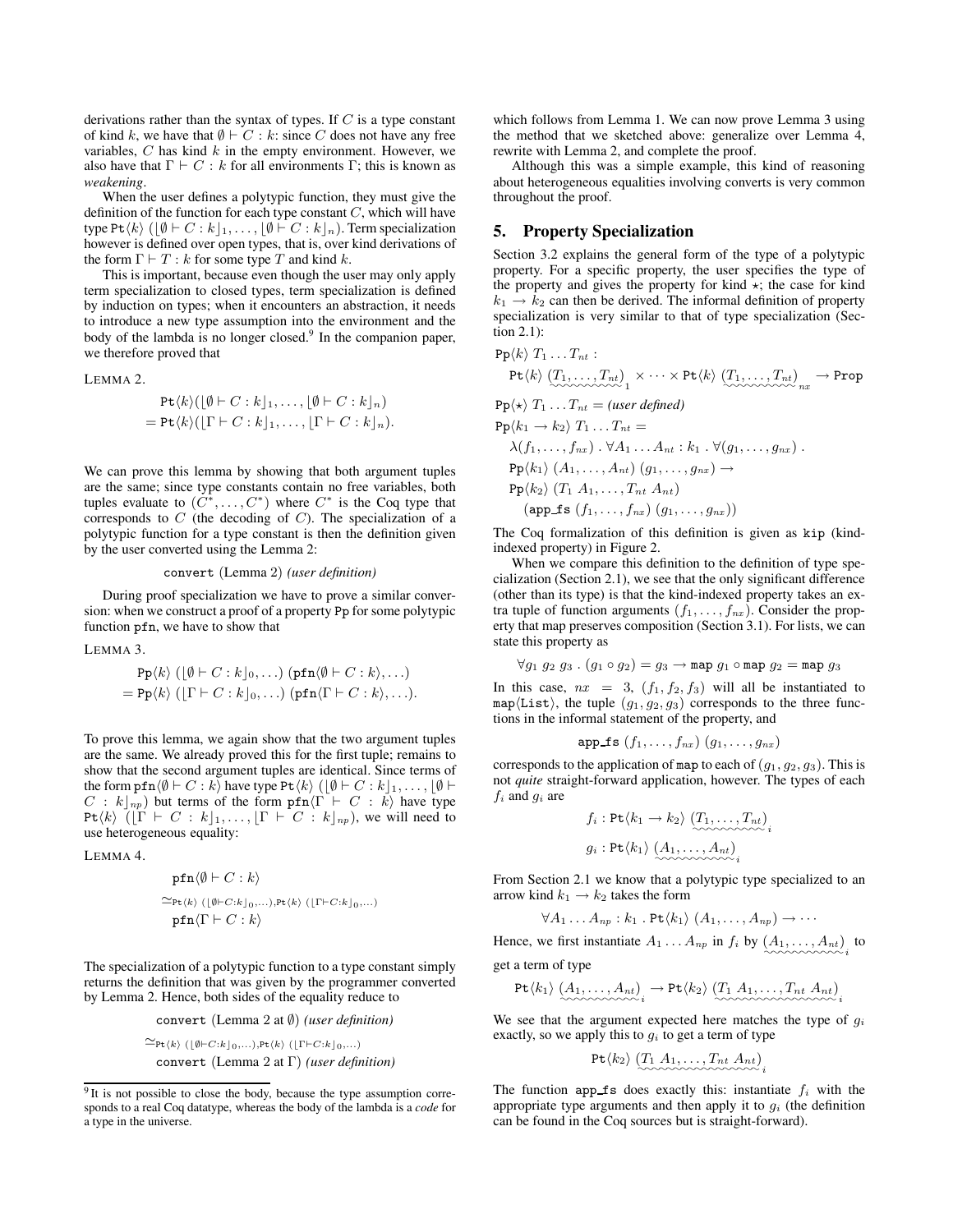```
Fixpoint kip (k : kind) (nt nx np : nat) (Pt : PolyType np) (Pp : PolyProp nt nx Pt) {struct k} :
    ∀ types : tupleT (decK k) nt, gtupleTS (kit k Pt) (reindex_tuple (idxs Pp) types) → Set :=
  match k return
   ∀ types : tupleT (decK k) nt, gtupleTS (kit k Pt) (reindex_tuple (idxs Pp) types) → Set with
  | star ⇒ fun types fns ⇒ propKindStar Pp types fns
  | karr k1 k2 ⇒ fun types fns ⇒ quantify_tuple
      (fun types' : tupleT (decK k1) nt \Rightarrow∀ fns' : gtupleTS (kit k1 Pt) (reindex_tuple (idxs Pp) types'),
        kip k1 Pp types' fns' \rightarrow kip k2 Pp (apply_tupleT types types') (app_fs fns fns'))
  end.
Definition specProp' (nt nx np nv : nat) (k : kind) (ek : envk nv) (t : type nv ek k)
    (Pt : PolyType np) (Pp : PolyProp nt nx Pt) (ets : envts nt nv ek)
  : gtupleTS (kit k Pt) (reindex_tuple (idxs Pp) (replace_fvs t ets)) \rightarrow Set :=
 kip Pp (replace_fvs t ets).
Definition specProp (nt nx np : nat) (k : kind) (t : closed_type k)
    (Pt : PolyType np) (Pp : PolyProp nt nx Pt)
  : gtupleTS (kit k Pt) (reindex_tuple (idxs Pp) (replace_fvs t (ets_tt nt))) → Set :=
  specProp' t Pp (ets_tt nt).
```


Given  $Pp\langle k \rangle$ , we can now define property specialization as

 $\Pr\langle k \rangle (\lfloor T \rfloor_1, \ldots, \lfloor T \rfloor_{nt})$ 

This follows type specialization (Section 2.1) exactly. The corresponding Coq definition is given as specProp' in Figure 2 (like specType, specProp instantiates specProp' to closed types) .

# **6. Proof specialization**

Informally, proof specialization can be defined as:

$$
\text{prf}(T:k): \text{Pp}(k) ([T]_1, \ldots, [T]_{nt}) (\text{pfn}(T)_1, \ldots, \text{pfn}(T)_{nx})
$$
\n
$$
\text{prf}(C: k_C) = (\text{user defined})
$$
\n
$$
\text{prf}(A: k_A) = p_A
$$
\n
$$
\text{prf}(AA \cdot T: k_1 \to k_2) = \lambda A_1 \ldots A_{nt} \cdot \lambda p_A \cdot \text{prf}(T: k_2)
$$
\n
$$
\text{prf}(T U: k_2) = (\text{prf}(T: k_1 \to k_2)) ([U]_1, \ldots, [U]_{nt})
$$
\n
$$
(\text{pfn}(U)_1, \ldots, \text{pfn}(U)_{nx}) (\text{prf}(U: k_1))
$$

This definition is very similar to the definition of term specialization that we gave in Section 2.2, except that proofs need an additional tuple of arguments  $(pfn\langle T \rangle_1, \ldots, pfn\langle T \rangle_n)$  corresponding to the polytypic functions for which we want to prove the property.

Like the definition of term specialization, this truly is an informal definition: many details are omitted. In particular, since  $T$  can be open (contain free variables), we need some information about these free variables, which is provided by three environments:

- ets For each of the nt type arguments to the property, this contains a mapping  $ets_i$  ( $1 \leq i \leq nt$ ) from the free variables in T to Coq datatypes so that we can define the decoding  $|T|_i$  of T. As explained in Section 2.1, each function argument  $\text{pfn}\langle T \rangle_i$  $(1 \leq j \leq nx)$  requires a similar environment with a mapping for each of its  $np$  type arguments; this environment is given by  $\overset{(ets)}{\sim}{\sim}$
- *efs* As explained in Section 2.2, each function argument  $\frac{\pi}{\text{min}}\langle T \rangle_i$ requires an environment ef containing functions for the free variables in  $T$ ;  $efs$  is a tuple of  $nx$  such environments, one for each argument  $\texttt{pfn}\langle T \rangle_j$ .

ep Finally, the definition of proof specialization assumes the existence of a proof  $p_A$  for each free variable A. In the formalization, environment ep contains a proof that the property holds at type  $A$  for each free variable  $A$  in  $T$ .

Figure 3 shows the formal statement (specProof') that given an open type  $t$ , a polytypic proof  $prf$  over a polytypic function  $pfn$ , and given the environments ets, efs and ep, we can specialize the proof to  $t$ . The proof is by induction on  $t$ , as expected. We do not show the full Coq proof here (it can be found in the sources). Instead, we will discuss the individual cases of the proof below.

Since users will mostly be interested in proofs over closed types, we also provide a lemma (specProof) which states that for a closed type  $t$  and a polytypic proof  $prf$  over a polytypic function  $pfn$ , we can specialize the proof to t; specProof simply calls specProof' with the appropriately constructed empty environments.

#### **6.1 Constants**

The case for constants is given by the user except that, as explained in Section 4, we need a weakening lemma that says

$$
\mathbf{Pp}\langle k \rangle \left( \lfloor \emptyset + C : k \rfloor_0, \ldots \right) \left( \mathbf{pfn}\langle \emptyset + C : k \rangle, \ldots \right) \n= \mathbf{Pp}\langle k \rangle \left( \lfloor \Gamma + C : k \rfloor_0, \ldots \right) \left( \mathbf{pfn}\langle \Gamma + C : k \rangle, \ldots \right).
$$

The proof of this lemma was also given in Section 4.

#### **6.2 Variables**

Recall from Section 2.3 that variables in our universe are represented by De Bruijn indices. To construct the proof for a free variable  $i$ , we simply look up the  $i$ 'th element in environment  $ep$ . As for term specialization (Verbruggen et al. 2008, Section 6.2), the trickiest part is to define the type of ep. Informally, the ith element in ep, corresponding to the proof for the ith variable, has type

$$
\texttt{Pp}\langle k\rangle\left(\lfloor i\rfloor_1,\ldots,\lfloor i\rfloor_{nt}\right)\left(\texttt{pfn}\langle i\rangle_1,\ldots,\texttt{pfn}\langle i\rangle_{nx}\right)
$$

The formal definition of ep is given in Figure 3. The *construction* of ep will be considered when we consider type lambdas in Section 6.4.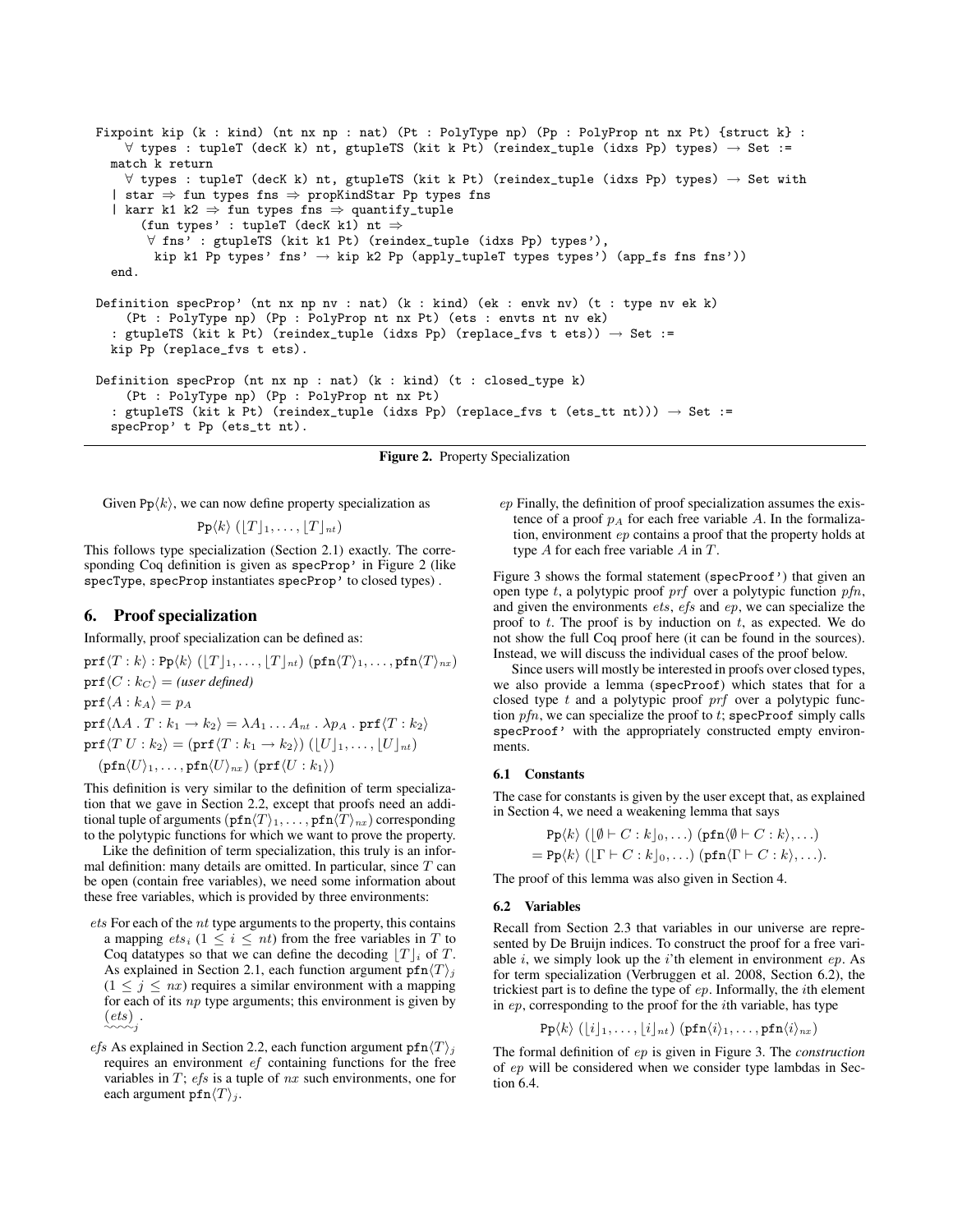```
(∗∗ Environment containing proofs for all free variables ∗∗)
Definition envp (nt nx np nv:nat) (ek:envk nv)
  (Pt:PolyType np) (Pp:PolyProp nt nx Pt) (ets:envts nt nv ek)
  (fns_i:∀ i, gtupleTS (kit (getS i ek) Pt) (reindex_tuple (idxs Pp) (replace_fvs (tvar nv ek i) ets))):=
 gtupleS (fun i \Rightarrow specProp' (tvar nv ek i) Pp ets (fns_i i)) (elements_of_index nv).
(∗∗ Proof specialization for open types ∗∗)
Lemma specProof' (nt nx np nv : nat) (k : kind) (ek : envk nv)
  (t : type nv ek k) (pfn : PolyFn np) (prf : PolyProof nt nx pfn) (ets : envts nt nv ek)
  (efs : gtupleTS (fun ea' ⇒ envf nv ek (ptype pfn) ea') (reindex_tuple (idxs (prop prf)) ets))
  (ep : envp (prop prf) (fun i \Rightarrow cst (tvar nv ek i) pfn (idxs (prop prf)) ets efs))
 : specProp' t (prop prf) ets (cst t pfn (idxs (prop prf)) ets efs).
Proof.
  (∗ See Coq sources . The individual cases are explained in the text . ∗)
Defined.
(∗∗ Proof specialization for closed types ∗∗)
Definition specProof (nt nx np : nat) (k : kind) (t : closed_type k)
   (pfn : PolyFn np) (prf : PolyProof nt nx pfn)
 : specProp t (prop prf) (cst_closed t pfn (idxs (prop prf))):=
  specProof' t prf (ets_tt nt)
```
(create\_empty\_gtup (envts np 0 tt) nx (reindex\_tuple (idxs (prop prf)) (ets\_tt nt))) tt.

**Figure 3.** Proof Specialization

## **6.3 Application**

For application  $(T U)$  we are given the two induction hypothesis for the types  $T$  and  $U$ :

$$
\Pi_T : \forall (A_1, \ldots, A_{nt}) (g_1, \ldots, g_{nx}) .
$$
\n
$$
Pp \langle k_1 \rangle (A_1, \ldots, A_{nt}) (g_1, \ldots, g_{nx}) \rightarrow
$$
\n
$$
Pp \langle k_2 \rangle ([T]_1 A_1, \ldots, [T]_{nt} A_{nt})
$$
\n
$$
(\text{app\_fs} (\text{pfn} \langle T \rangle_1, \ldots, \text{pfn} \langle T \rangle_{nx}) (g_1, \ldots, g_{nx}))
$$
\n
$$
\text{IH}_U : Pp \langle k_1 \rangle ([U]_1, \ldots, [U]_{nt}) (\text{pfn} \langle U \rangle_1, \ldots, \text{pfn} \langle U \rangle_{nx})
$$

and we need to prove:

 $\Pr\langle k_2 \rangle$  ( $\left[T U\right]_1, \ldots, \left[T U\right]_{nt}$ ) (pfn $\langle T U \rangle_1, \ldots,$  pfn $\langle T U \rangle_{nx}$ )

If we instantiate  $(A_1, \ldots, A_{nt})$  by  $(\lfloor U \rfloor_1, \ldots, \lfloor U \rfloor_{nt})$  and  $(g_1, \ldots, g_{nx})$  by  $(\text{pfn}\langle U \rangle_1, \ldots, \text{pfn}\langle U \rangle_{nx})$  in IH<sub>T</sub> and then apply this to  $IH_U$  we get something of type

$$
Pp\langle k_2\rangle ([T]_1 [U]_1, \ldots, [T]_{nt} [U]_{nt})
$$
  
(app\_fs (prn $\langle T \rangle_1, \ldots$ , prn $\langle T \rangle_{nx}$ ) (prn $\langle U \rangle_1, \ldots$ , prn $\langle U \rangle_{nx}$ ))

To get the type we actually need we specify two conversion lemmas. The first conversion is fairly straight-forward, and its proof can be found in the companion paper:

LEMMA 5 (convert tapp specTerm). *For all types* T *and* U

$$
([T]_1 [U]_1, \ldots, [T]_{nt} [U]_{nt}) = ([T U]_1, \ldots, [T U]_{nt})
$$

The second lemma is a little trickier:

LEMMA 6 (convert tapp specProof). *For all types* T *and* U

$$
\begin{aligned}\n &(\mathsf{app\_fs}\;(\mathsf{pfn}(T)_1,\ldots,\mathsf{pfn}(T)_{nx})\;(\lfloor U \rfloor_1,\ldots,\lfloor U \rfloor_{nt})) \\
 &\cong(\mathsf{Pt}(k_2)\;(\lfloor \mathcal{L} \rfloor \cup \lfloor \mathcal{L} \rfloor \cup \cdots)\; \cdot)^n \; (\mathsf{Pt}(k_1)\;(\lfloor \mathcal{L} \mathcal{L} \sqcup \cdots)\; \cdot)^n \\
 &\times \cdots)\n \end{aligned}
$$
\n
$$
(\mathsf{pfn}(T\;U)_1,\ldots,\mathsf{pfn}(T\;U)_{nx})
$$

**Proof.** The proof involves some manipulation of heterogeneous equalities. Note that Lemma 5 proves that the two types involved in the heterogeneous equality in Lemma 6 are equal.  $\Box$ 

## **6.4 Lambda abstraction**

In the case of a lambda abstraction  $\Lambda A$ . T we get the induction hypothesis for the body of the abstraction:

$$
\text{IH}_T: \text{Pp}\langle k_2 \rangle \left( \lfloor T \rfloor_1, \ldots, \lfloor T \rfloor_{nt} \right) \left( \text{pfn}\langle T \rangle_1, \ldots, \text{pfn}\langle T \rangle_{nx} \right)
$$

for suitably extended environments ets, efs and ep (not shown in the informal notation). We need to prove:

$$
\mathrm{Pp}\langle k_1 \to k_2 \rangle \left( [\Lambda A \cdot T]_1, \ldots, [\Lambda A \cdot T]_{nt} \right) \n(\mathrm{pfn}\langle \Lambda A \cdot T \rangle_1, \ldots, \mathrm{pfn}\langle \Lambda A \cdot T \rangle_{nx})
$$

We know that the Pp $\langle k_1 \rightarrow k_2 \rangle$  takes the form

$$
\forall A_1 \dots A_{nt} (g_1, \dots, g_{nx}) .
$$
  
\n
$$
Pp(k_1) (A_1, \dots, A_{nt}) (g_1, \dots, g_{nx}) \rightarrow
$$
  
\n
$$
Pp(k_2) ([\Lambda A \cdot T]_1 A_1, \dots, [\Lambda A \cdot T]_{nt} A_{nt})
$$
  
\n
$$
(app\_fs (pfn(\Lambda A \cdot T)_1, \dots, pfn(\Lambda A \cdot T)_{nx}) (g_1, \dots, g_{nx}))
$$

Recall that for each free variable  $A$  in  $T$ , we need

- $\bullet$  A set of nt types, given by ets, which is used to define the decoding of T,  $[T]_i$  ( $1 \le i \le nt$ )
- For each of the  $nx$  function arguments to the property, a function that handles occurrences of terms of type  $A$ , given by  $efs$
- A proof of the property at  $A$ , given by  $ep$

In the body of the abstraction, we have one additional free variable, so we will need to extend these three environments: we add  $(A_1, \ldots, A_{nt})$  to ets,  $(g_1, \ldots, g_{nx})$  to efs and the proof of the property  $Pp\langle k_1 \rangle$   $(A_1, \ldots, A_{nt})$   $(g_1, \ldots, g_{nx})$  to  $ep$ .

Unfortunately, extending these environments is not quite as trivial as it may seem. The original environment ep contains proofs of type

$$
\mathrm{Pp}\langle k\rangle\left(\lfloor i\rfloor_1,\ldots,\lfloor i\rfloor_{nt}\right)\left(\mathrm{pfn}\langle i\rangle_1,\ldots,\mathrm{pfn}\langle i\rangle_{nx}\right)
$$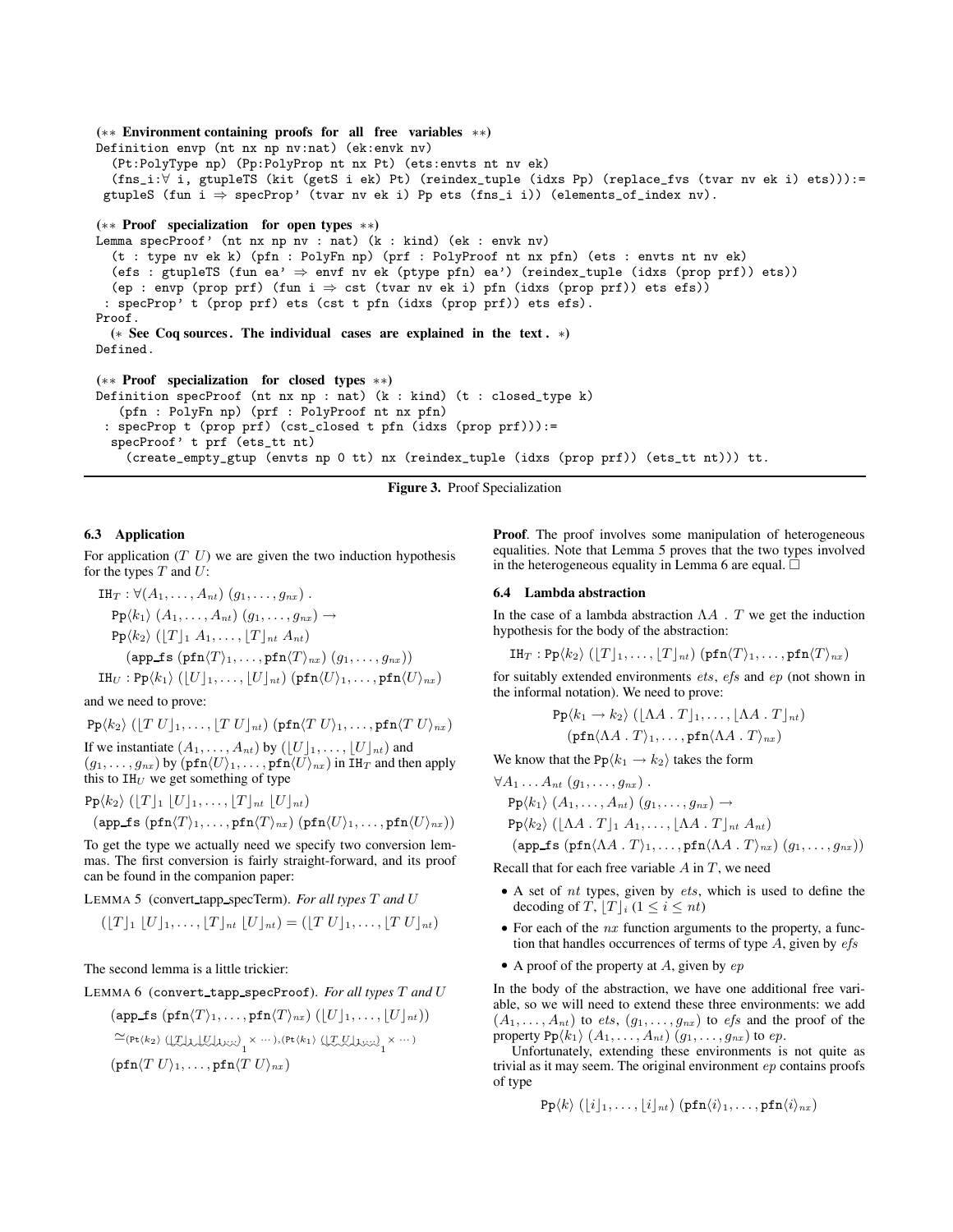for each type variable  $i$  of kind  $k$ , where the decoding is interpreted with respect to the original environment *ets*. However, in the body of the lambda abstraction each of these variables is shifted and is now known as  $i + 1$ ; variable 0 refers to the variable bound by the lambda. That means that we need to convert every proof in the original ep environment to a proof of type

$$
\text{Pp}\langle k \rangle (\lfloor i+1 \rfloor_1, \ldots, \lfloor i+1 \rfloor_{nt}) (\text{pfn}\langle i+1 \rangle_1, \ldots, \text{pfn}\langle i+1 \rangle_{nx})
$$

where the decoding is now interpreted with respect to the extended environment *ets*. This involves proving that  $10$ 

LEMMA 7. *For each variable* i *of kind* k

 $\texttt{pfn}\langle i \rangle_1 \simeq_{\texttt{Pt}(k) \text{ (left-1)}_1} \texttt{pt}(k) \text{ (left-left)}_1, \texttt{pt}(k+1) \texttt{1} \rangle_1 + \texttt{pt}(k) \text{ (right-left)}_2, \texttt{pt}(k+1) \texttt{1} \rangle_1$ 

*where the left side of the equality is interpreted with respect to the original environments* ets *and* efs*, and the right side is interpreted with respect to the extended environments.*

Though this lemma may look innocent, it is in fact the most difficult proof in the entire formalization, and we needed to modify term specialization slightly to make the proof feasible. The difficulty comes from the many calls to convert that are generated by term specialization, so that the proof involves a lot of reasoning about various heterogeneous equalities. By making sure that these calls to convert are applied at a smaller granularity, the reasoning in proof specialization is somewhat simplified. A slightly different choice of universe might make it possible to reduce the number of places where we need conversion lemmas; we will come back to this in the section on related work.

Once all environments have been extended we need to apply the induction hypothesis  $IH_T$ , but first we will need two conversion lemmas to get a proof of the correct type. The first lemma is again a lemma that we have already proven in the companion paper:

LEMMA 8 (convert tlam specTerm aux). *For all types*  $A_1 \ldots A_{nt}$  *and the type*  $T$ 

 $(|\Lambda A \cdot T|_1 A_1, \ldots, |\Lambda A \cdot T|_{nt} A_{nt}) = (|T|_1, \ldots, |T|_{nt})$ 

*where each*  $|T|_i$  *is decoded with ets extended as described above.* 

The second conversion lemma we need deals with the function arguments:

LEMMA 9 (convert\_tlam\_specProof).

$$
\mathbf{app\_fs} \left( \mathbf{pfn} \langle \Lambda A \cdot T \rangle_1, \dots, \mathbf{pfn} \langle \Lambda A \cdot T \rangle_{nx} \right)
$$
\n
$$
\left( \mathbf{pfn} \langle A \rangle_1, \dots, \mathbf{pfn} \langle A \rangle_{nx} \right)
$$
\n
$$
\simeq_{\left( \mathbf{Pt}(k_1 \to k_2) \right)} \left( \underline{\Lambda} \mathbf{A} \cdot \underline{\mathbf{T}} \mathbf{I} \mathbf{A} \mathbf{J} \cdots \right)_1 \times \cdots \right),\n\left( \mathbf{Pt}(k_1 \to k_2) \left( \underline{\mathbf{T}} \mathbf{I} \mathbf{I} \cdots \right)_1 \times \cdots \right)
$$
\n
$$
\left( \mathbf{pfn} \langle T \rangle_1, \dots, \mathbf{pfn} \langle T \rangle_{nx} \right)
$$

**Proof.** Again, this proof is mostly a matter of juggling with heterogeneous equalities.

# **7. Related work**

As mentioned in the introduction, different approaches to polytypic ("(data-type) generic", "type parametric", "shape parametric") programming abound and the literature is vast: we can only give references for further reading here, and highlight the most important differences. We distinguish between two broad categories: approaches

proposed by the functional programming community and proposed by the type theory community.

In the first category, we find PolyP and derivatives (Jansson and Jeuring 1997; Rodriguez et al. 2009), Generics for the Masses (Hinze 2006), Derivable Type Classes (Hinze and Jones 2000), Generic Programming, Now! (Hinze and Löh 2006), Scrap your Boilerplate (Lämmel and Jones 2003; Hinze and Löh 2007) and many others. A detailed comparison of these approaches is beyond the scope of this paper; (Hinze et al. 2006) and (Rodriguez et al. 2008) are two survey papers that are good starting points. None of these approaches however are concerned with *proofs* over generic programs, and none of these approaches support the kind-indexed programs that typify the approach to polytypic programming we are working with.

Some approaches rely on the representation of datatypes as initial algebras; the "origami" programming presented by Gibbons (2006) is a good example. The same approach has been used in the type theory community; an early example is given by Pfeifer and Rueß (1999). They also give an example of a polytypic proof constructed in this fashion, but no proofs *about* polytypic programs. The class of datatypes captured by such characterizations is often limited; Benke et al. (2003) extend this class and give more examples of proofs (such as reflexivity of polytypic equality), but datatypes are still limited to first-order kinds.

It is a well-known fact in the dependently typed programming community that generic programs can be written by defining a universe with corresponding decoder; a polytypic program is then defined by induction on codes in the universe (as we have done in this paper). The choice of universe decides the range of types that are covered, the range of programs that can be written, and the style of polytypic programs.

Morris et al. (2006) define a universe with an explicit fixed point combinator, but which is carefully defined so that it covers strictly positive types only. Although their universe does not contain type abstraction and type application, the authors show that polymorphic types can be simulated by codes with free variables; thus, the universe covers polymorphic types of first order kinds. The authors give a definition for a polytypic map function, and prove the two functor laws ("by easy induction"). So it seems that proofs in their universe do not need the sort of infrastructure we define in this paper. On the other hand, the style of programming is very different and a Generic Haskell programmer would not recognize the definition of map; moreover, the definition of the functor laws is not as direct (for example, a special composition operator needs to be defined for composition of morphisms over environments).

Their universe differs from ours in two other interesting ways. First, decoding types requires an environment of *codes*, rather than an environment of (decoded) types. As a consequence equality can be defined polytypically even over open types (without requiring additional arguments), because even those free types must be representable in the universe and hence the same polytypic equality function can be used to compare them. Second, their universe does not contain the equivalent of our tvar constructor. Instead, they have two constructors: one for accessing the "first" (most closely bound) variable, and one for weakening the environment. The authors claim that this simplifies proofs; it would be interesting to see if a similar approach can be adopted in our setup.

Various other researchers have suggested universes that in many ways go well beyond our universe. For example, Morris et al. (2007) extend their earlier work to cover dependent datatypes, although this universe is still restricted to first-order kinds. A very different (but equally expressive) sort of universe is the universe of containers; since the universe looks very different, polytypic programs (programs that are parametrized by a container) are also quite different from their counterparts in our style.

<sup>&</sup>lt;sup>10</sup> In the abstraction case for term specialization, we have a similar but simpler problem, where we needed to prove that the two types in this heterogeneous equality are equal.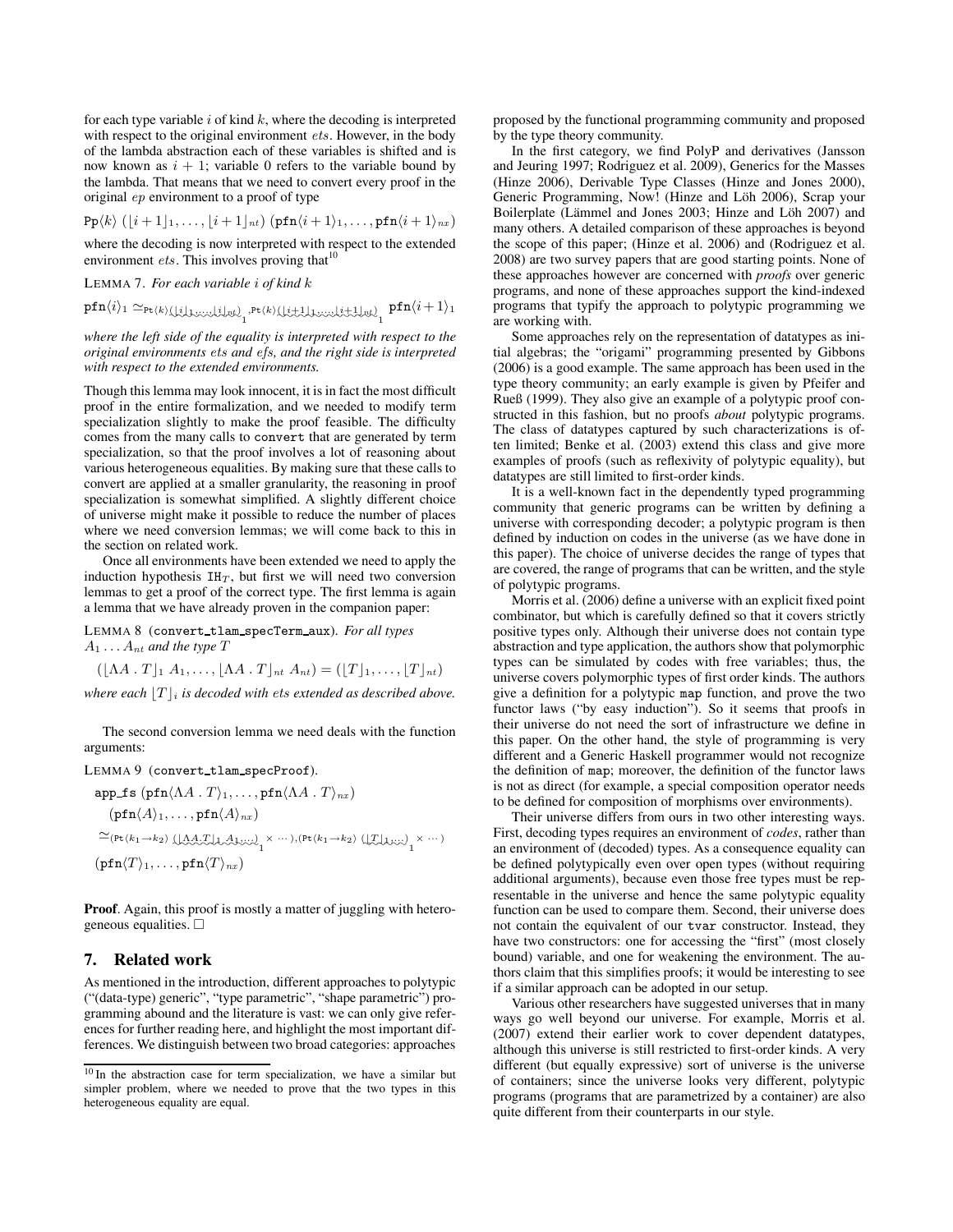The approach to polytypic programming we use, characterized by the use of kind-indexed types and properties, is based on that proposed by Hinze (2000a,b) in his habilitationsschrift and which found its way into two mainstream functional programming languages, Generic Haskell (Löh 2004) and Generic Clean (Alimarine 2005). The informal definitions of type, term and property specialization given in this paper are directly from Hinze, although he gives no explicit definition of proof specialization.

This approach has been the subject of various formalizations in type theory; Altenkirch and McBride (2003) implemented it in Oleg, Norell (2002) presents a similar design in Alfa, and Sheard (2007) goes some way towards a design in  $\Omega$ mega. None of these formalizations attempt to do any proofs over polytypic programs.

Finally, Abel (2009) gives an alternative formalization of the universe of strictly positive types by annotating the function kind by its variance, and uses sized types to guarantee that induction is wellfounded. This work is based closely on Hinze's, and in particular Abel considers kind-indexed types. However, he does not consider proofs about polytypic programs.

## **8. Future Work**

The careful reader will have noticed that our universe does not contain any notion of recursion. We cannot simply add a general recursion operator; since Coq does not support generic recursion at the type level, we would be unable to define the decoder. As we have seen in the section on related work, it is possible to define a fixed point combinator which is restricted to strictly positive types. However, since our primary goal is to do proofs about Generic Haskell or Generic Clean-style programs, and since the choice of universe determines the style of programs one writes, we wanted our universe to be as close as possible to the universes used in these languages. For instance, the universe suggested by Morris et al. (2006) yields programs that are unrecognizable to Generic Clean programmers. The approach suggested by Abel (2009) is a lot closer, but is restricted to first-order types. Ultimately, the universe of strictly positive types is not large enough.<sup>11</sup>

In fact, the universe used in Generic Clean does not include recursion at all (Alimarine 2005). Instead, recursion is handled at the term level. To define the map function over lists (say), one defines a datatype List<sup>°</sup> =  $\Lambda A \cdot 1 + A \times$ List $A$  (its "structural representation"), which corresponds to the top-level (shallow) deconstruction of a list. Note that List<sup>°</sup> is not recursive: the tail is an ordinary list. Obviously, List and List<sup>°</sup> are isomorphic; given the two witnesses of the isomorphism toList and fromList (the "bimap") we can now define map over lists as follows:

mapList :  $(a \rightarrow b) \rightarrow$  List a  $\rightarrow$  List b mapList f =  $\texttt{toList} \cdot \texttt{map}\langle \texttt{List}^{\circ} \rangle$  f mapList  $\cdot$  fromList

That is, we first decompose the list, then apply the polytypic map function, and finally compose the list again. Since List is a free variable in List<sup>°</sup>, map $\langle$ List<sup>°</sup> $\rangle$  needs an argument that tells it what to do with objects of type List: obviously, this is the very function mapList that we are defining.

Although this definition is perfectly adequate in Haskell or Clean, it is rejected by Coq because Coq cannot verify that it terminates. We have experimented with various solutions to this problem, and although we have to leave the details to future work, we have found two approaches that work well (proof of concepts can be found in the accompanying Coq scripts).

Both solutions rely on coinduction. This is justifiable, as we are reasoning about Haskell programs; in particular, the list datatype in Haskell describes both finite and infinite lists. Coinductive functions do not have to terminate, but must be productive (speaking informally, they must always be able to produce the next part of the result in finite time). Like termination, productivity is enforced by Coq syntactically: every recursive call must be guarded by a constructor of a coinductive datatype (Bertot and Castéran 2004, Section 13.3).

The simplest way to define mapList in a coinductive way is to make use of the partiality monad (Capretta 2005). The partiality monad can be defined as follows in Coq:

```
CoInductive Delay (A : Set) : Set :=
  | Now : ∀ a : A, Delay A
  | Later : ∀ (d : Delay A), Delay A.
```
This monad can be thought of as capturing the essence of productivity: the productivity requirement for a function can be satisfied simply by guarding each recursive call of a function with the Later constructor. The exciting feature of the partiality monad is that it allows us to define a general fixpoint combinator<sup>12</sup>, which makes it possible to give a straightforward definition of mapList. Moreover, partial functions (such as equality, if we include the function space type constant) can easily be defined. The disadvantage of the use of the partiality monad is that all polytypic functions must now be defined in monadic style. For example, the case for products in map becomes

```
fun (A B : Set) (f : A \rightarrow Delay B)
     (C D : Set) (g : C \rightarrow Delay D)(x : A * C) \Rightarrowlet (a, c) := x in
bindD (f a) (fun b \Rightarrow (
bindD (g c) (fun d \Rightarrow (
returnD (b, d))))
```
Moreover, proofs over functions that are defined using this general fixpoint operator are far from straightforward, although this can probably be alleviated using a good partiality library.

The other solution is to try and define mapList directly as a coinductive function:

```
CoFixpoint mapStream ... :=
 toStream · map\langleStream°\rangle f mapStream · fromStream.
```
(where Stream is a coinductive definition of "lists".) Although the occurrence of mapList here is not obviously guarded, guardedness is checked with respect to various reductions, and this definition *almost* works: the only use of mapStream is when dealing with the tail of the stream, which will always be guarded by the constructor inserted by toStream. Unfortunately, Coq's guardedness checker is not quite clever enough to detect this, and the definition is rejected. However, following a suggestion by Russell O'Connor and Bruno Barras on the Coq mailing list (de Vries 2009), if we change  $\text{map}( \text{Stream}^\circ \rangle$  to continuation passing style and pass toStream as the continuation, then the definition *does* pass the termination checker.

This appears to be the simplest and most promising solution yet, but since generating CPS style functions involves modifying all of the type, term, property and proof specialization, we have left a detailed exploration of this as future work.

<sup>&</sup>lt;sup>11</sup> Although we have not included the function space type constant in our grammar, we can easily add it. This will not affect the formalization of term or proof specialization, but it will affect examples, as not all polytypic functions (such as equality) can be defined over this larger universe.

 $12$  It seems however that in an explicitly typed language such as Coq, we need a kind-indexed family of fixpoint operators, all of which have the same basic functionality but pass different type arguments around. This needs further research.